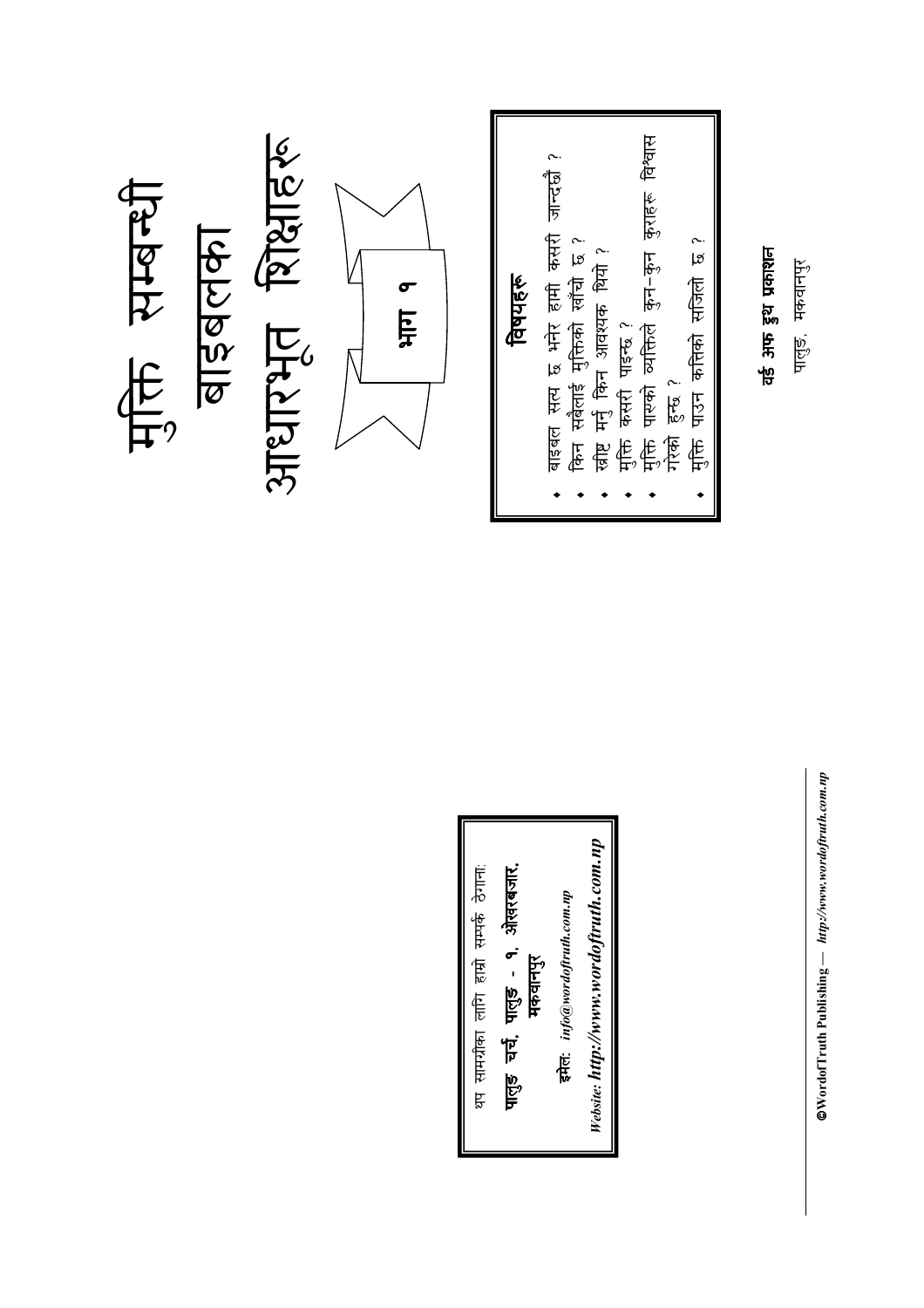## BASIC DOCTRINAL WORKSHEETS FOR NEW BELIEVERS - PART I BASIC DOCTRINAL WORKSHEETS FOR NEW BELIEVERS - PART I

 $By$  George W. Zeller By George W. Zeller Translated into Nepali by Pradesh Shrestha Translated into Nepali by Pradesh Shrestha यो अध्ययनमाला तयार गरिँदा बाइबलक ा खण्डहरू ट्रिनिटेरियन बाइबल सोसाइटीद्वारा k  $\overline{\mathsf{TR}}$ ति **पवित्र बाइबल (२०११)** लाई आधार बनाइस्फो गे हुँदा गवित्र शास्त्रक ) लाई आधार बनाइरुको हुँदा पवित्र शास्त्रको उक्त अनुवादलाई नै प्रयोग गरियो भने पाठक लाई सहज हुनेछ ।<br>"

Published by Wordoftruth Publishing (2013) Published by Wordoftruth Publishing (2013)

Web: http://www.wordoftruth.com.np Web: http://www.wordoftruth.com.npE-mail:  $info@wordof truth.com.np$ E-mail: info@wordoftruth.com.np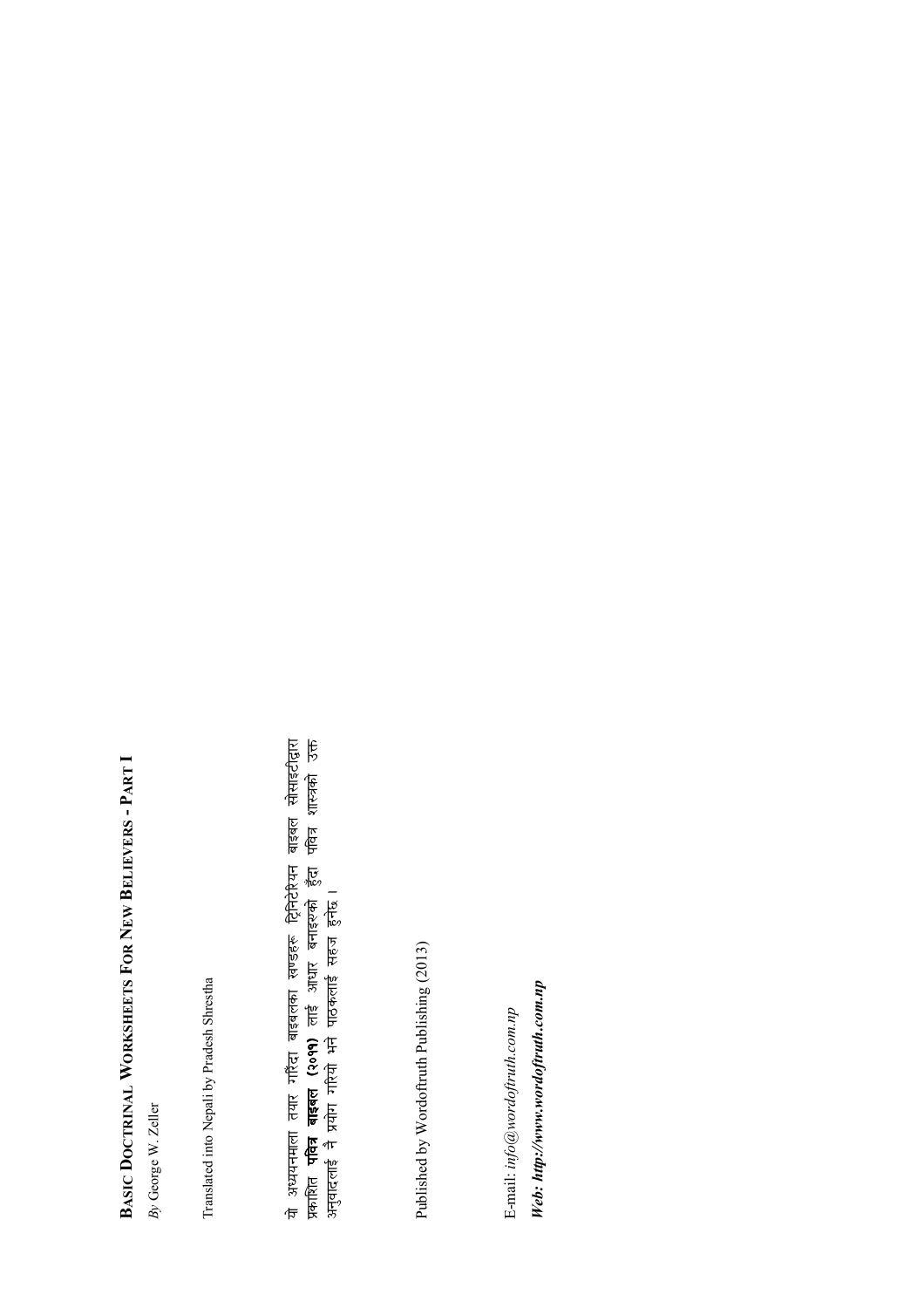| <u>Isl</u> t<br>बाइबलका आधारभूत शिक्षाहरू -<br>$\infty$                                                                                                                                                                   |                                                                                                                                                                                                                                         |
|---------------------------------------------------------------------------------------------------------------------------------------------------------------------------------------------------------------------------|-----------------------------------------------------------------------------------------------------------------------------------------------------------------------------------------------------------------------------------------|
| $\widehat{\alpha}$                                                                                                                                                                                                        | बाइबल सत्य छ भनेर हामी कसरी                                                                                                                                                                                                             |
| مح<br>दुइटा काम गर्ने व्यक्तिलाई खीष्टको के प्रतिज्ञा छ<br>₽                                                                                                                                                              | 2 PILER                                                                                                                                                                                                                                 |
| (शब्दार्थ                                                                                                                                                                                                                 | १. बाइबलका विभिन्न नामहरू                                                                                                                                                                                                               |
| "भोज खानु" भन्ने वाक्यांशले प्रभु केशूसित हुने विश्वासीको घानिष्ट सङ्गतिको बयान<br>गर्दछ) ।   मुक्तिको निम्ति उहाँसँग पुकारा गर्ने हरेकलाई बचाउन प्रभु येशू तत्पर र<br>इच्छुक हुनुहुन्छ (रोमी १०:१३) ।                    | बाइबललाई जनाउने यसका विभिन्न नामहरूबाट हामीले बाइबल कस्तो किसिमको<br>पुस्तक हो भनेर जात्र सक्दछौ; जस्तै,                                                                                                                                |
| <u> १) ऑस्वाले हेर्न जतिकै सजिलो छ (यूहत्रा ३:१४-१४)</u>                                                                                                                                                                  | . भनेर<br>बाइबल केवल मानिसका राय तथा व्यक्तिगत विचारले भरिरुको<br>佰<br>हिब्रू ४:१२ मा बाइबललाई "<br>जनाइरुको छ ।<br>$\widehat{\sigma}$                                                                                                  |
| गत्ती २१:४-९ पढ्नुहोस् ।  पद ४-४ अनुसार इस्रारूलीहरू परमप्रभुमाथि भरोसा<br>गरिरहेका र धन्यवादी भइराखेका थिरु कि आफ्ना समस्याहरूमा गनगनाइरहेका                                                                             | पुस्तक होइन ।  यो परमेश्वरको वचन हो ।  परमेश्वर नै यो अचम्मको पुस्तकको<br>.<br>भनेर<br>क्ष<br>लेखक हुनुहुन्छ ।  रोमी १०:৭७ मा पनि पढ्नुहोस् ।<br><b>२  तिमोथी  २:१४</b> मा  बाइबललाई  "<br>$\widehat{\bm{r}}$                           |
| पद ६ अनुसार अविश्वासको कारण इस्रारूलीहरूले परमप्रभुबाट कस्तो दण्ड पारु ?<br>थिरु ?                                                                                                                                        | जनाइरुको छ ।  यो पुस्तक सत्य छ, पूरै सत्य छ, यसमा सत्य मात्र छ ।  यो पूर्ण<br>रूपमा विश्वासयोग्य छ ।  यसमा न कुनै त्रुहि छ न ता कुनै अन्तर्विरोध ।  यो                                                                                  |
| ٢Ļ<br>बनाउन आदेश दिनुभयो ?<br>$\frac{1}{6}$<br>परमप्रभुले मोशालाई<br>$\overline{\overline{H}}$<br>$\overline{v}$                                                                                                          | . भनेर<br>परमेश्वरकै वचन हो भने यसमा कसरी त्रुटि हुन सक्छ र ?<br>बि<br>फिलिपी २:१४ मा बाइबललाई<br>ଳ                                                                                                                                     |
| निको हुन<br>। त्यो बनाइरुपछि त्यसलाई रुउटा<br>टोकाइबाट<br>सर्पको<br><u>कुण्डयाइनुपर्थ्यौ ।</u><br>के गर्नुपर्थ्यो ?<br>$\overline{H}$<br>मानिसहरूले                                                                       | सन्देश बुद्री त्यसमाथि विश्वास गर्नाले जीवनकै परिवर्तन हुन्छ (२ कोरिन्थी श.१७)<br>बाइबल येशू ख्रीष्टमा केन्द्रित छ अनि ख्रीष्टमाथि विश्वास गर्ने व्यक्तिसँग अनन्त<br>यसको<br>जनाइरण्को छ । बाइबल रुक "जिउँदो" पुस्तक हो (हिब्रू ४:१२) । |
| ।   पद ९ बाट हामी सिक्छौ कि पित्तले<br>सौंपलाई हेर्ने जति                                                                                                                                                                 | <u>हुन्छ (यृहत्रा ६:४७) ।</u>                                                                                                                                                                                                           |
|                                                                                                                                                                                                                           | शास्त्रहरू" भन्नाले "लेखोटहरू" भन्ने बुठिन्छ ।  "पवित्र" भन्नाले यी लेखोटहरू<br>" भनेर जनाइरण्को छ।<br>Ĕ<br>रोमी १.२ मा बाइबललाई "प<br>$\widehat{\bullet}$                                                                              |
| यूहत्रा ३:१४-१५ ।  पित्तले सॉपलाई हेर्नेहरू सबै बाँचे ।  क्रूसमा उठाइनुभरुको<br>मानिसका पुत्रलाई हेर्नेहरू पनि सबै बाँच्नेछन् ।  जब कुनै मानिसले कलवरी<br>हुँदैन तर<br>कूसलाई साँची विश्वासको आँखाले हेर्द्रछ, त्यो मानिस | अन्य लेखोटहरूभन्दा भिन्न र पृथक छन् भन्ने बुठिन्छ ।  बाइबलजस्तो अरू कुनै<br>लेखोट छैन ।  बाइबल रुक अद्वितीय पुस्तक हो ।  परमेश्वरबाट दिइरुको रुउटै                                                                                      |
| ४५:२१-२२ पनि<br>पाउँछ । यशैया<br>to<br>TU<br>TU<br>$\frac{1}{\sqrt{2}}$<br>जीवित परमेश्वर भन्नुहुन्छ.<br>हेर्नुहोस् ।<br>उसले                                                                                             | पुस्तक यही नै हो । परमेश्वरको वचनलाई सदा अति उच्च आदर गरियोस्<br>(हेर्नुहोस् यशैया ६६:१-२) ।                                                                                                                                            |
| त्यस्त<br>र<br>पाओ । " (शब्दार्थ: पद २२ मा "फर्क" रुउटा हिब्रू क्रियापदबाट<br>आरुको शब्द हो जसको अर्थ हुन्छ "आफ्नो अनुहार कसैतिर फर्काउनु" ।                                                                              | २. बाइबलको बारेमा येशूको गवाही                                                                                                                                                                                                          |
| यशैया ४५:२२ मा परमप्रभु भन्दैहुनुहुन्छ. "मतिर हेर, आफ्नो मुख मतिर फेकाऊ") ।                                                                                                                                               | बाइबलको बारेमा जति येशू खीष्टलाई थाहा छ त्यति अरु कसैलाई छैन ।  बाइबलको<br>बारेमा प्रभु येशू ख्रीष्टले के भन्नुभरूको छ त ?                                                                                                              |
| "येपूजीलाई हेर ।   धुमालाई हेर ।    उनले मात्र तिमीलाई बचाउन सक्छन्-<br>येथूजीलाई हेर ।                                                                                                                                   |                                                                                                                                                                                                                                         |

 $\sim$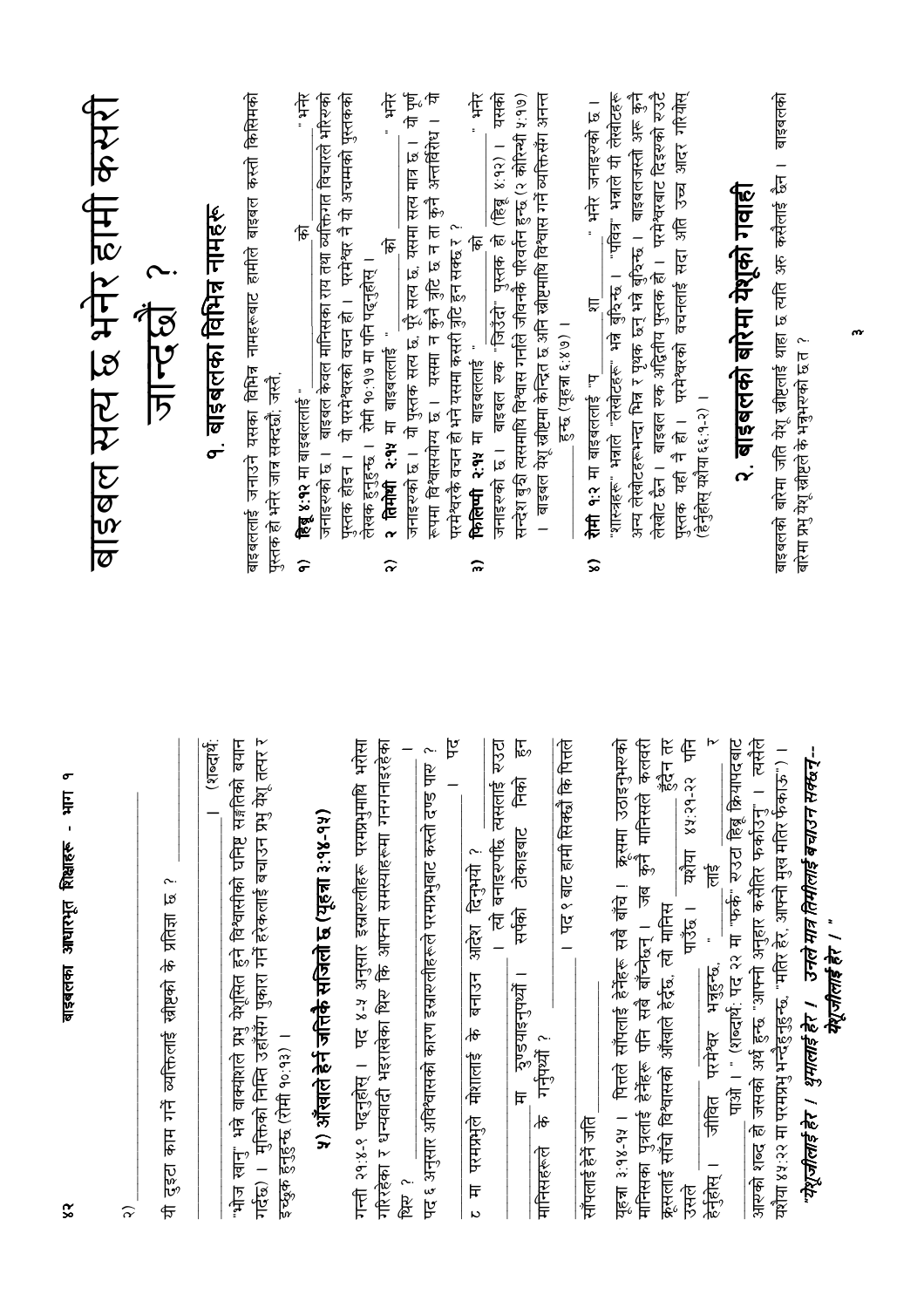| बाइबलका आधारभूत शिक्षाहरू - भाग १                                                                                                                                                                                                                                                  | $\tilde{\mathbf{z}}$<br>Ĉ.<br>मुक्ति पाउन कतिको सजिलो छ                                                                                                                                                                                                                        |
|------------------------------------------------------------------------------------------------------------------------------------------------------------------------------------------------------------------------------------------------------------------------------------|--------------------------------------------------------------------------------------------------------------------------------------------------------------------------------------------------------------------------------------------------------------------------------|
| 守告<br>येशूको<br>किनकि<br>यति भनाइ नै हाम्रो लागि पर्याप्त छ ।  बाइबल सत्य छ भनी हामी जान्दछौ<br>। फ़िम्हूम ब्र<br>परमेश्वरको पुत्रले नै त्यसो भन्नुभरुको छ ।  बाइबल परमेश्वरको वचन हो<br>यूहत्रा १७:१७ मा प्रभु येशूले परमेश्वरको वचन<br>सत्य हुनैपर्छ किनकि<br>$\widehat{\sigma}$ | यी पदहरू अनुसार खीष्टको शरीर खानु र<br>। यहत्रा ६:५४ लाई<br><u>छैन । प्रभुले यहाँ शारीरिक भोकको</u><br>उहाँको रगत पिउनुको अर्थ के हो ?   ठिक उत्तरमा गोलो चिन्ह लगाउनुहोस्:<br>यूहत्रा ६:४०.४७ सँग तुलना गर्नुहोस् ।<br>कुरा गर्दै हुनुहुन्थ्यो कि आत्मिक ?<br>व्यक्ति कहिल्यै |
| नसक्नुहुने परमेश्वर" हुनुहुन्छ (तीतस्र १:२) ।<br>1 (२५:३ छेड़) "छ घम्मस्<br>हुनुहुन्छ" (यूहन्रा ३:३३) ।<br>परमेश्वरले<br>"परमेश्वर<br>$\frac{1}{2}$                                                                                                                                | यसको मतलव यो हो कि येशू खीष्ट कृसमा मर्नुहुँदा उहाँले आफ्नो पापरहित<br>यसको मतलव प्रभु-भोज लिंदा हामीहरू खीष्टलाई नै खान्छौ ।<br>यसको मतलव हामी मान्छेको मासु खाने बन्नुपर्छ ।<br>$\widehat{\alpha}$<br>$\widehat{\sigma}$<br>$\widehat{\widetilde{\mathbf{z}}}$               |
| <b>定</b><br>यसको तुलनामा बाइबलले यूहत्रा ट:४४ मा शैतानको बारेमा के बताउँछ, हेरौ: "तिमीहरू<br>आफ्ना बाबु शैतानबाटका हो, अनि आफ्ने बाबुका कुइच्छाहरू पूरा गर्न चाहन्छो<br>-मा रहेन, किर्नाके त्यसमा _<br>शुरूदेखि नै हत्यारा थियो, अनि                                               | शरीर र अनमोल रगत हाम्रा पापहरूका निम्ति दिनुभयो भनेर हामीले विश्वास<br>गनुपर्छ ।                                                                                                                                                                                               |
| तर म<br>येशूले<br>_ बोल्दछ, तब त्यो आफ्नै तर्फबाट बोल्दछ, किनकि<br><u>्को बाबु</u> हो । " यूहचा ट:४५-४६ मा<br>बोलेको हुनाले तिमीहरू मलाई विश्वास गर्दैनौ<br>$\overline{R}$<br>छँदै छैन। जब त्यसले<br>.<br>厄<br>भन्नुभयो, "तर मैले<br>卮                                             | यूहत्रा ४:९-१४ पदनुहोस् ।  हामीले दिनदिनै पिउने पानीले केही समयको लागि<br>हाम्रो शारीरिक तिर्खालाई मेट्न सक्छ, तर हाम्रा सबैभन्दा गहिरा आतिक<br>$\sim$<br>खाँचोहरूलाई तृप्त पानें जिउँदो पानी दिन सक्ने रुउटै मात्र व्यक्ति को हुनुहुन्छ                                       |
| हुन सक्दैन ।<br>. बोल्दछु भने तिमीहरू मलाई किन विश्वास गर्दैनौ ? "<br><b>यूहजा १०:३४</b> मा प्रभु येशूले भन्नुभयो, पवित्र शास्त्र<br>परमैश्वरले भन्नुभरूको कुनै पनि कुरा कहिल्यै रह हुन सक्दैन ।<br>$\widehat{\bm{r}}$                                                             | पिउन जतिको सजिलो छ, येशू खीष्टलाई हाम्रो स्कमात्र मुक्तिदाता भनी विश्वास गर्न<br>।   रुउटा मानिसले रुक कचौरा पानी लिन र त्यसबाट<br>पनि त्यक्तिकै सजिलों छ ।                                                                                                                    |
| रजीष्ट्रले<br>लूका २४:४४ (यसलाई मर्कूस १४:४९ सित तुलना गर्नुहोस्) मा प्रभु येशू<br>हनुपदेछ । "<br>भन्नुभयो, "पवित्र शास्त्र<br>ଳ                                                                                                                                                   | ३) ढोकाभित्र पस्न जतिकै सजिलो छ (यूहन्ना १०:१)                                                                                                                                                                                                                                 |
| त्यसले<br>Ë.<br><b>मत्ती १:१८</b> मा प्रभु येशूले भन्नुभयो. "जबसम्म आकाश र पृथ्वी बितिजाँदैनन्<br>नभइन्जेल, कुनै रीतिले बित्नेछैन । "<br>अथवा रुक<br>व्यवस्थाबाट राक<br>तबसम्म<br>$\widehat{\bullet}$                                                                              | येशू ख्रीष्टमा विश्वास गर्नुचाहिँ रुउटा<br>पाउन रुउटा व्यक्तिले कुनचाहिँ ढोकाभित्र पस्तु पर्छ (यूहत्रा १०:९) ?<br>信。                                                                                                                                                           |
| हुनेछन् ।<br>हिब्रू वर्णमालाको सबैभन्दा सानो अक्षरलाई "मात्रा" (हिब्रूमा "योद") भनिन्छ ।<br>बाइबलमा परमेश्वरले भन्नुभरूका सबै कुराहरू निश्चय नै                                                                                                                                    | ढोकाभित्र पस्न जतिकै सजिलो छ तैपनि मत्ती ७:१३-१४ पद्दा हामी थाह पाउँछौ कि<br>मात्र त्यो ढोकाभित्र पस्दछन् ।                                                                                                                                                                    |
| メヘヒに                                                                                                                                                                                                                                                                               | ४) ढोका खोल्न जतिकै सजिलो छ (प्रकाश ३:२०)                                                                                                                                                                                                                                      |
| ले आकाश र पृथ्वी सृष्टि<br>माथि हिब्रू लिपिमा "रुलोहिम" अर्थात् परमेश्वर लेखिरुको छ ।  मोशाले उत्पत्ति १:१ मा<br>यही शब्द प्रयोग गरेका छन्: "शुरुमा                                                                                                                                | के उहाँ भिन्न आउन<br>३:२० पदनुहोस् । प्रभु येशू खीष्ट ढोकामा उभिरुर के गर्दै हुनुहुन्छ ?<br><u>रिकार</u>                                                                                                                                                                       |
| त्यसको वरिपरि गोलाकार चिन्ह लगाउनुहोस् ।  तपाईले भर्खरै रुउटा "मात्रा" लाई चिन्ह<br>लगाई<br>गर्नुभयो । " अब माथि हिब्रूमा लेखिरुको शब्दको सबैभन्दा सानो अक्षर पत्ता                                                                                                                | यस पदअनुसार पापीले गर्नुपर्ने दुइटा<br>$\sim$<br>कामहरू के-के हुन् ?<br>चाहिरहनभरूको छ                                                                                                                                                                                         |
| लगाउनुभयो                                                                                                                                                                                                                                                                          | ์ธ                                                                                                                                                                                                                                                                             |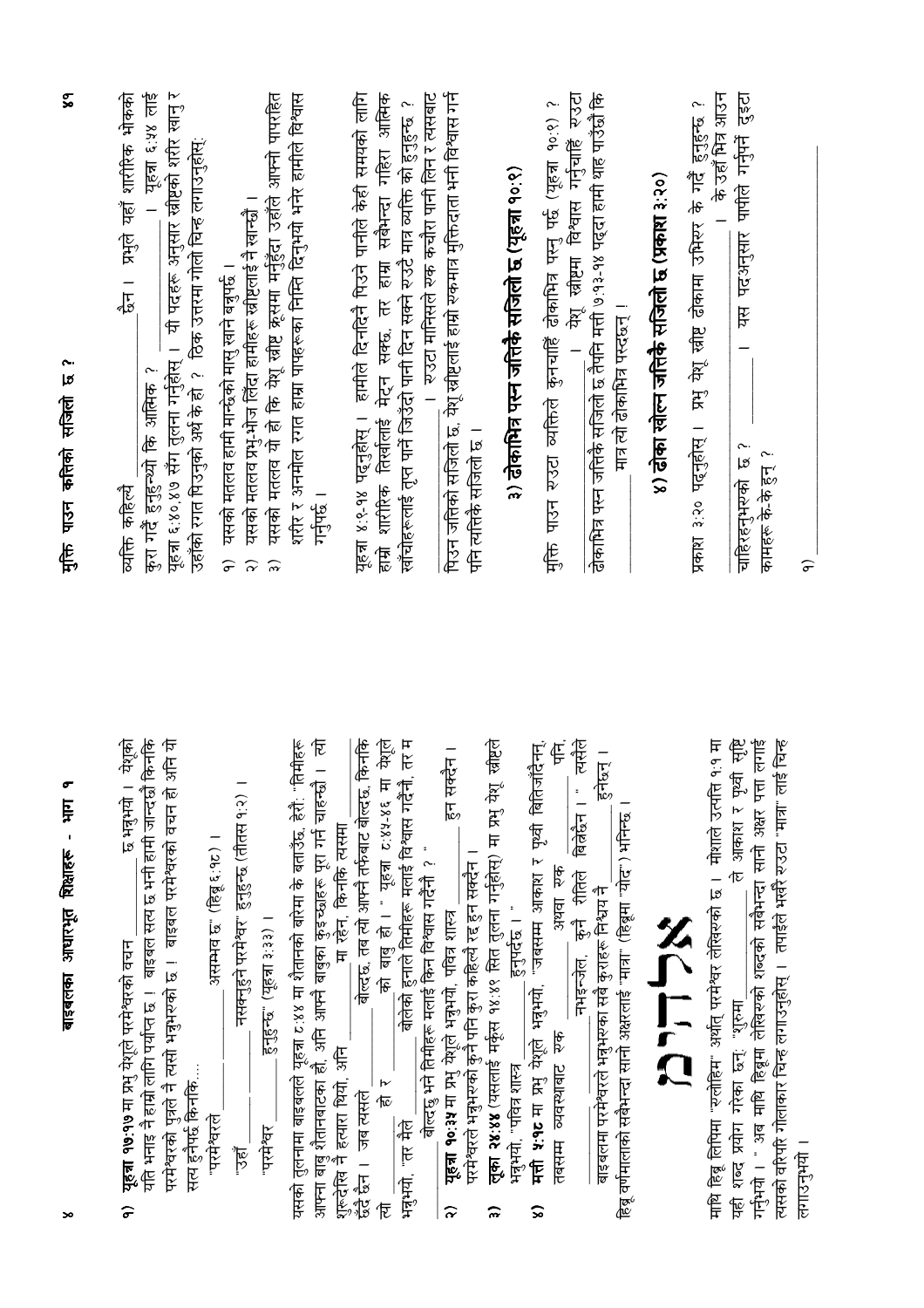|                                                                                                                                                                               | דכ<br>والأواذا                                                                                                                                                                                                                                  |
|-------------------------------------------------------------------------------------------------------------------------------------------------------------------------------|-------------------------------------------------------------------------------------------------------------------------------------------------------------------------------------------------------------------------------------------------|
| के मुक्ति पाउन सजिली छ।?                                                                                                                                                      | にこ<br>にに                                                                                                                                                                                                                                        |
| <u>१) रुउटा उपहार पाउन जत्तिकै स्रजिलो छ (यूहत्रा १:१२)</u>                                                                                                                   | وما<br>معا<br>रुण्डे उस्तै देखिने हिब्रू अक्षरकाबीच स-साना भित्रता हुन्छन् जसलाई                                                                                                                                                                |
| 長<br>一位<br>कसेंले तपाईलाई रुउटा उपहार दिन्छ भने के तपाईले त्यसको निम्ति<br>ब्रि<br>रुफेसी २:८ अनुसार मुक्ति                                                                   | प्रत्येक जोडीका अक्षरहरू रुण्डै उस्तै देखिन्छन् तर प्रत्येक जोडीको रुउटा अक्षरमा सानो<br>भनिन्छ ।   माथि ६ ओटा हिब्रू अक्षरहरूलाई दुई-दुई गरी तीन समूहमा छापिरुका छन् ।                                                                         |
| $\tilde{\mathfrak{c}}$ . $\tilde{\mathfrak{c}}$<br>। यसैले मुक्तिको निम्ति हामीले दाम तिर्नुपर्छ ?<br>। हाम्रो मुक्तिको निम्ति कसले दाम तिर्नुभयो (१ कोरिन्थी<br>तिर्नुपर्छ ? | तपाईले<br>थप अंश पाइन्छ जसले गर्दा उक्त अक्षांबाट फरक देखिन्छ ।  त्यो फरक तुल्याउने<br>अशको वरिपरि गोलो चिन्ह लगाउनुहोस् (प्रत्येक जोडीमा यस्तै गर्नुहोस्) ।                                                                                    |
| 君<br>र १ पत्रस १:१८-१९ पढ्नुहोस्) ?                                                                                                                                           | भरबैरै "बिन्दु" लाई चिन्ह लगाउनुभयो ।                                                                                                                                                                                                           |
| मुक्ति पाउन रुउटा उपहार पाउन जतिकै सजिलो छ ।  हामीले यसको निम्ति काम<br>६.२३ अनुसार परमेश्वरको वरदान के हो ?                                                                  | नेपाली अक्षरको कुरा गरौँ ।   देवनागरी लिपिमा "प" लाई "ष" बनाउन रुउटा धर्सो मात्र<br>चाहिन्छ । यदि यो "पेट काट्ने" धर्सो कोर्न छुट्यो भने "कोष" लाई "कोप" लेख्न<br>पुगिन्छ । त्यस्तै "अंश" को अनुस्वार (थोप्लो) छुटेमा त्वो "अंश" हुन्छ । यसकारण |
| २०) ।  यो हाम्रो आफ्नै शक्तिले कमाउन सक्दैनौ ।  हामी यसलाई केवल ग्रहण गर्न<br>26.2<br>गर्न सक्दैनौ ।  हामीले यसको दाम तिर्न सक्दैनौ ।  तुलना गर्नुहोस्, प्रेरित               | बाइबलको प्रत्येक अक्षर, प्रत्येक शब्द महत्त्वपूर्ण छ, सत्य छ ।  हामीले परमेश्वरको                                                                                                                                                               |
| सक्छौ । परमेश्वरको सित्तैको वरदान अनन्त जीवन केवल                                                                                                                             | अकाट्य वचनलाई बुझ्नुपर्छ. विश्वास गर्नुपर्छ र आफ्नो जीवनमा अपनाउनुपर्छ ।                                                                                                                                                                        |
| मा मात्र पाउन सकिन्छ (१ यूहत्रा ४:११) ।                                                                                                                                       | मत्ती २४:३४-३५ मा प्रभु येशूले भन्नुभयो, आकाश र पृथ्वी बितिजानेछन्, तर उहाँको<br>$\widehat{\mathbf{r}}$                                                                                                                                         |
| १ यूहत्रा ५:११-१२ अनुसार कसैसँग परमेश्वरको उपहार हुनलाई उसँग परमेश्वरको                                                                                                       | वचनहरू                                                                                                                                                                                                                                          |
| $\frac{1}{2}$<br>प्रेमल<br>पनि हुनैपर्छ ।  यसैले, मुक्ति पाउनलाई त्यस पापीले<br>व्यक्तिलाई ग्रहण गर्नुपर्छ ।  यूहत्रा ३:१६ अनुसार संसारलाई परमेश्वरको                         | ३. बाइबलको बारेमा बाइबलके गवाही                                                                                                                                                                                                                 |
| (शब्दार्थ: ग्रीक भाषामा<br>उपहार के हो ?                                                                                                                                      | $\sim$<br>बाइबलले आफ्नै बारेमा के बताउँछ                                                                                                                                                                                                        |
| 'रूकमात्र जन्माइरुको'' = "अद्वितीय", उस्तै अर्को  नहुनु: अर्थात्, पेशू खीष्ट<br>परमेश्वरको अद्वितीय पुत्र हुनुहुन्छ. ।  यूहत्रा १:१२ अनुसार परमेश्वरका सन्तान                 | १) २ तिमोथी ३:१६                                                                                                                                                                                                                                |
| स्वयमा<br>प्रभु येशू खीष्टलाई आफ्नो व्यक्तिगत मुक्तिदाताको<br>गर्नुपर्छ । परमेश्वरले आफ्नै पुत्रलाई अनमोल उपहारको<br>बचलाई हामीले प्रभु                                       | यस पदअनुसार "सबै पवित्र शास्त्र परमेश्वरको प्रेरणाद्वारा दिइरुको हो । " <b><i>परमेश्वरको</i></b><br><i>प्रेरणाद्वारा दिइरुको</i> भन्ने वाक्यांशलाई अक्षरशः "परमे°वर-नि°वासित" भनेर अनुवाद गर्न                                                  |
| स्बन्ध<br>दिनुभयो जसका निर्मित हामीले उहाँलाई कहिल्यै सद्यभर्ना तिर्न सक्दैनौ, उहाँले जे                                                                                      | सकिन्छ । २ तिमोथी ३:१६ अनुसार बाइबलको कति अंश परमेश्वरद्वारा निश्वासित                                                                                                                                                                          |
| गरिदिनुभयो त्यसका निम्ति आभारी बन्दै परमेश्वरलाई के भन्न सक्छौ (२ कोरिन्थी<br>6.66.8                                                                                          | बोल्दाखेरि हामीले शब्दहरू निश्वासन गर्ने गर्छौ ।  सास बाहिर नर्फ्यौकिकन शब्द<br>भरण्को रहेछ ?  सही उत्तरमा चिन्ह लगाउनुहोस्: केही अंश/पूर्ण अंश ।                                                                                               |
| २) पिउन र खान जतिकै सजिलो छ (यूहत्रा ६:३१)                                                                                                                                    | उच्चारण गर्न असम्भव छ । सास रोकेर बोल्ने प्रयास गर्नुहोस् त । के त्यसो गर्न<br>। २ तिमीथी ३:१६ को तात्पर्य, परमेश्वरले निश्चित<br>सकिन्छ ?                                                                                                      |
| यूहत्रा ६:३५ पदनुहोस् । जीवनको रोटी को हुनुहुन्छ ?                                                                                                                            | शब्दहरू निश्वासन गर्नुभयो भन्ने हो ।  परमेश्वरले पवित्र शास्त्र निश्वासन गर्नुभयो ।                                                                                                                                                             |
| 乍<br>व्यक्ति कहिल्यै<br>आउने<br>विश्वासमा येशुकहाँ<br>छेन र उहाँमाथि                                                                                                          | -किनकि<br>परमेश्वर-निश्वासित हो" अर्थात् पूरै बाइबल परमेश्वरको<br>一応<br>पूरे बाइबल परमेश्वरको वचन<br>मुखबाट निस्की आरुको हो।<br>ष<br>रि                                                                                                         |
|                                                                                                                                                                               | यसलाई<br>ले यो भनेको छ" (यशैया ४०:५) ।<br>ি                                                                                                                                                                                                     |

बाइबल

 $\frac{6}{3}$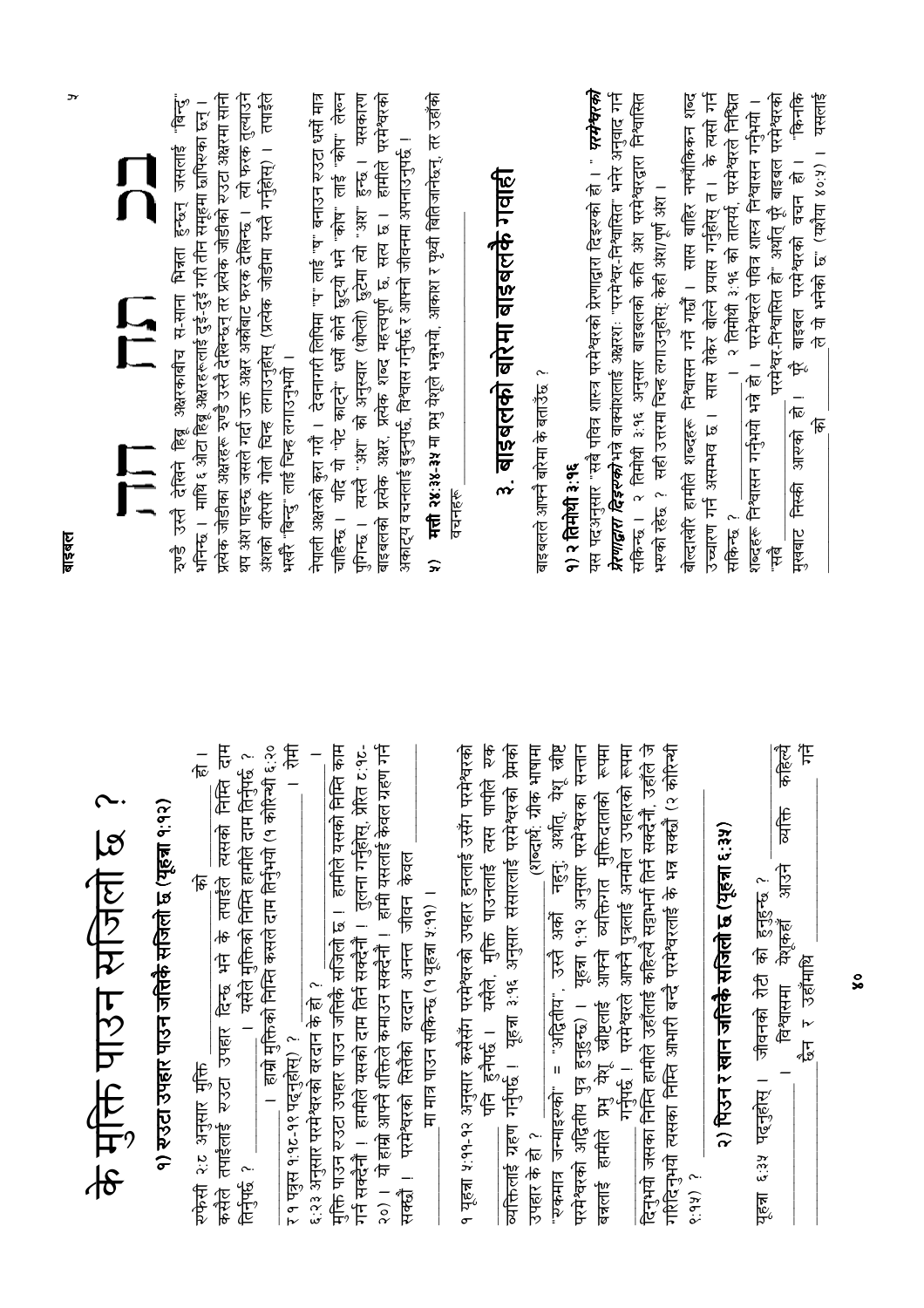| Ę              |
|----------------|
| ı<br>शिक्षाहरू |
| ज़ाधार मृत     |
| शङ्बलक         |

भजनसङ्ग्रह ३३:६ सित तुलना गर्नुहोस् जसका निम्न दुई खण्डवाक्यहरूले रुउटै आकाश. तिनका सारा गणहरू बनिरुका हुन्।" द्वारा  $\overline{\mathcal{F}}$ हारा कराको बयान गर्दैछन्"  $\sqrt{6}$ २) २ पत्रुस १:२१ र. उहाँको

निश्वासित हो र पूरै बाइबल परमेश्वरको वचन हो', तर बाइबल त मान्छेले लेखेको होइन र ? बाइबल लेख्ने त दाऊद, मौशा, लूका, सेही आदि होइनन् र ? अनि तर कसैले यसरी आक्षेप लगाउलाः "अरे । तपाई भन्नुहुन्छ, 'सबै पवित्र शास्त्र परमेश्वर-मान्छेले लेखेको कुरालाई परमेश्वरको वचन भन्न मिल्छ र ? "

ब्र हरू (मोशा, दाऊद, पावल आदि) पवित्र आत्माद्वारा पसको प्रत्युत्तर २ पत्रुस १:२१ मा पाइन्छः "किनकि कुनै पनि समयमा 'परमेश्वरको वचन) मानिसको इच्छाद्वारा आरुन, तर पारुर बोले । " उदाहरणः दाऊदले पवित्र आत्माद्वारा प्रेरणा पास्र भजनसङ्ग्रह २३:१ लेखे । तलको चित्रलाई विचार गरौं ।



आत्माद्वारा चलाइरूर लेखे । उनी नजन्मँदै परमेश्वरले दाऊदलाई भजन सङ्ग्रह २३:१ २ पत्रुस १:२१ मा पवित्र जनहरू "पवित्र आत्माद्वारा प्रेरणा पास्र बोले" भत्रुको अर्थ उनीहरू पवित्रं आत्माद्वारा चलाइरुर बोले भन्नु हो । यसैले दाऊदले भजनसङ्ग्रह २३:१ पवित्र लेरूनलाई तयार पार्दै हुनुहुन्थ्यो । यर्मियालाई पनि त्यसरी नै तयार पार्नुभयो । उनको

गुक्ति पारको व्यक्तिले के-के विश्वास गरेको हुन्छ ?

#### 98) रोमी १०.९

क) पापीको कर्तव्य:

ख) उसलाई परमेश्वरको प्रतिज्ञा:

#### 9५) रोमी १०:१३

क) पापीको कर्तव्य:

ख) उसलाई परमेश्वरको प्रतिज्ञा: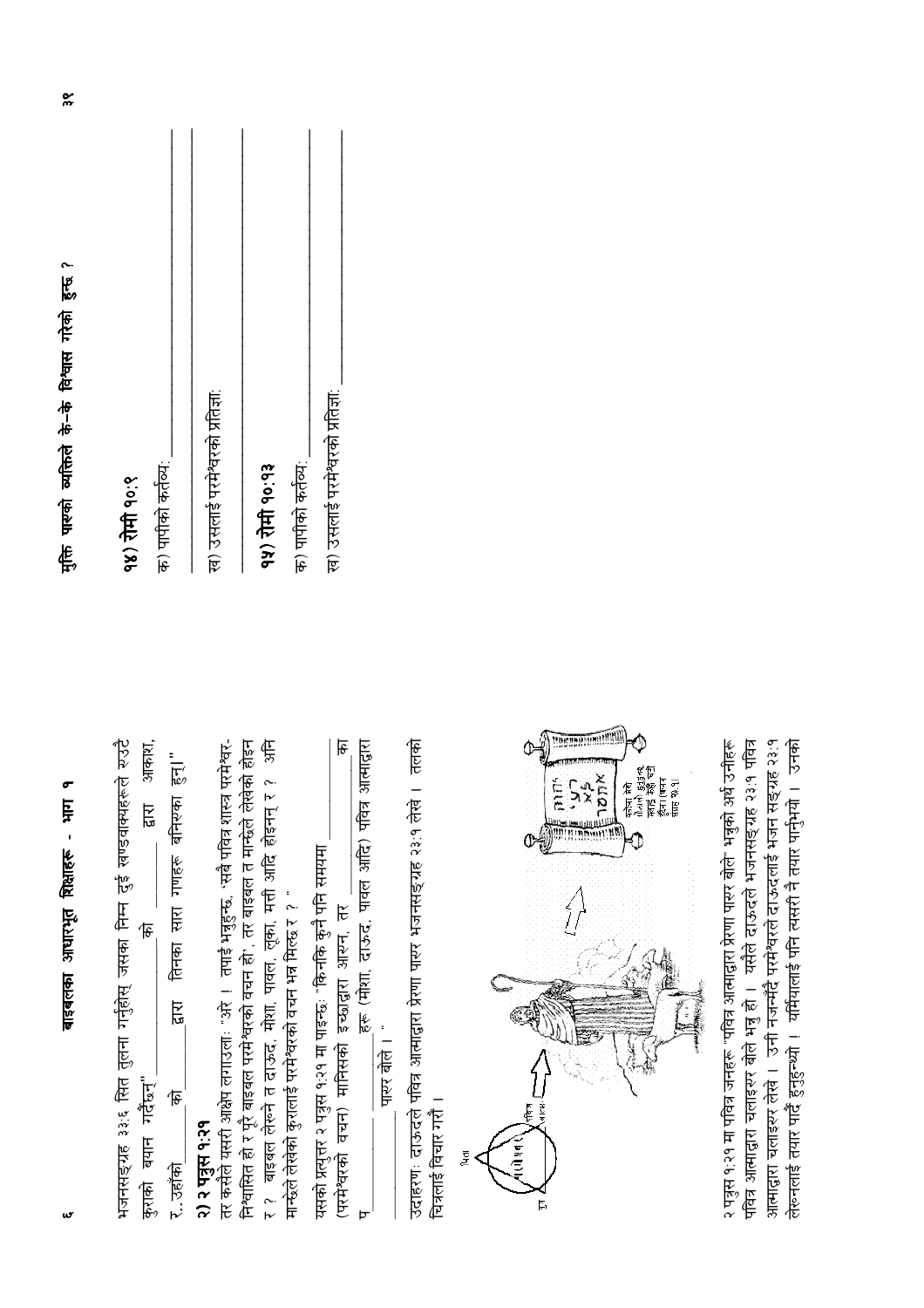| ७) यहन्ना ६:३५                                      | बाट निस्की आउनु अघि नै परमेश्वरले यर्मियालाई तयार पार्दै<br>आमाको        |
|-----------------------------------------------------|--------------------------------------------------------------------------|
| क) पापीको कर्तव्य                                   | हुनुहुन्थ्यो (यर्मिया १:५ पढ्नुहोस्) ।                                   |
| $\mathbf{I}$<br>ख) उसलाई परमेश्वरको प्रतिज्ञा:      | दाऊद आफ्नो युवावस्थामा भेडा गोठाला भरु । परमेश्वरको प्रेमिलो वास्ता र    |
| <b>I</b>                                            | देखभालको महसुस गर्दै आरुका दाऊदले रुक दिन यसरी लेखे, "                   |
| <b>0.3 पहचा ६:३७</b>                                | हुनुहुन्छ (भजनसङ्ग्रह २३:१) । " पवित्र आत्माले दाऊदलाई<br>$\ddot{}$      |
| क) पापीको कर्तव्य:                                  |                                                                          |
| I.                                                  | परमेश्वरको इच्छा थियो।  आफ्नो जीवनको अन्तर्तिर दाऊदले यसरी भने,          |
| ख) उसलाई परमेश्वरको प्रतिज्ञा:                      | र उहाँको<br>द्वारा बो<br>स्र<br>स्र<br>þ.                                |
| ० यहना ६:४७                                         | जिब्रोमा थियो" (२ शमुरुल २३:२) । यसर्थ, बोल्ने                           |
|                                                     | $\frac{1}{2}$<br>वास्तवमा को हुनुहुन्थ्यो ?                              |
| क) पापीको कर्तव्य:                                  | कसको वचन थियो ?                                                          |
| ख) उसलाई परमेश्वरको प्रतिज्ञा:                      | ३) यशैया ४०:८ (१ पत्रुस १:२३-२५ र मत्ती २४:३५ पनि पद्नुहोस्)             |
|                                                     | परमेश्वरको वचन कहिलेसम्म खडा रहनेछ ?                                     |
| १०) यूहन्ना १०:९                                    | रहन्छ भनिरुको<br>भजनसङ्ग्रह ११९:८९ मा परमेश्वरको वचन स्वर्गमा            |
| क) पापीको कर्तव्य:                                  | छ। कहिलेसम्म ?                                                           |
| $\mathbf{I}$                                        | ४) यशैया, यर्मिया, इजकिरुल, मलाकी जस्ता अगमवक्ताहरूका लेखोटहरूमा         |
| $\mathbf{I}$<br>ख) उसलाई परमेश्वरको प्रतिज्ञा:      | निम्नलिखित वाक्याशहरू भेइाउने प्रयास गर्नुहोस्:                          |
| ११ यहन्ना ११:२५                                     | परमप्रभु यस्य भवहन्छ :                                                   |
| क) पापीको कर्तव्य:                                  |                                                                          |
| $\mathbf{I}$<br>L<br>ख) उसलाई परमेश्वरको प्रतिज्ञा: | ्ठ्युटेन्स् संप्रमणम्                                                    |
| १२) प्रेरित १०.४३                                   | "परमप्रभुको यो वचन मकहाँ आयो                                             |
| क) पापीको कर्तव्य:                                  |                                                                          |
| I.<br>ख) उसलाई परमेश्वरको प्रतिज्ञा:                | यसरी, परमेश्वरले रच्नुभरूको पुस्तकर्भारे उहाँको हस्ताक्षर घरीघरी भेटिन्छ |
| 93) प्रेरित १६:३१                                   |                                                                          |
|                                                     |                                                                          |

बाइबल

 $\mathfrak{D}$ 

 $rac{2}{3}$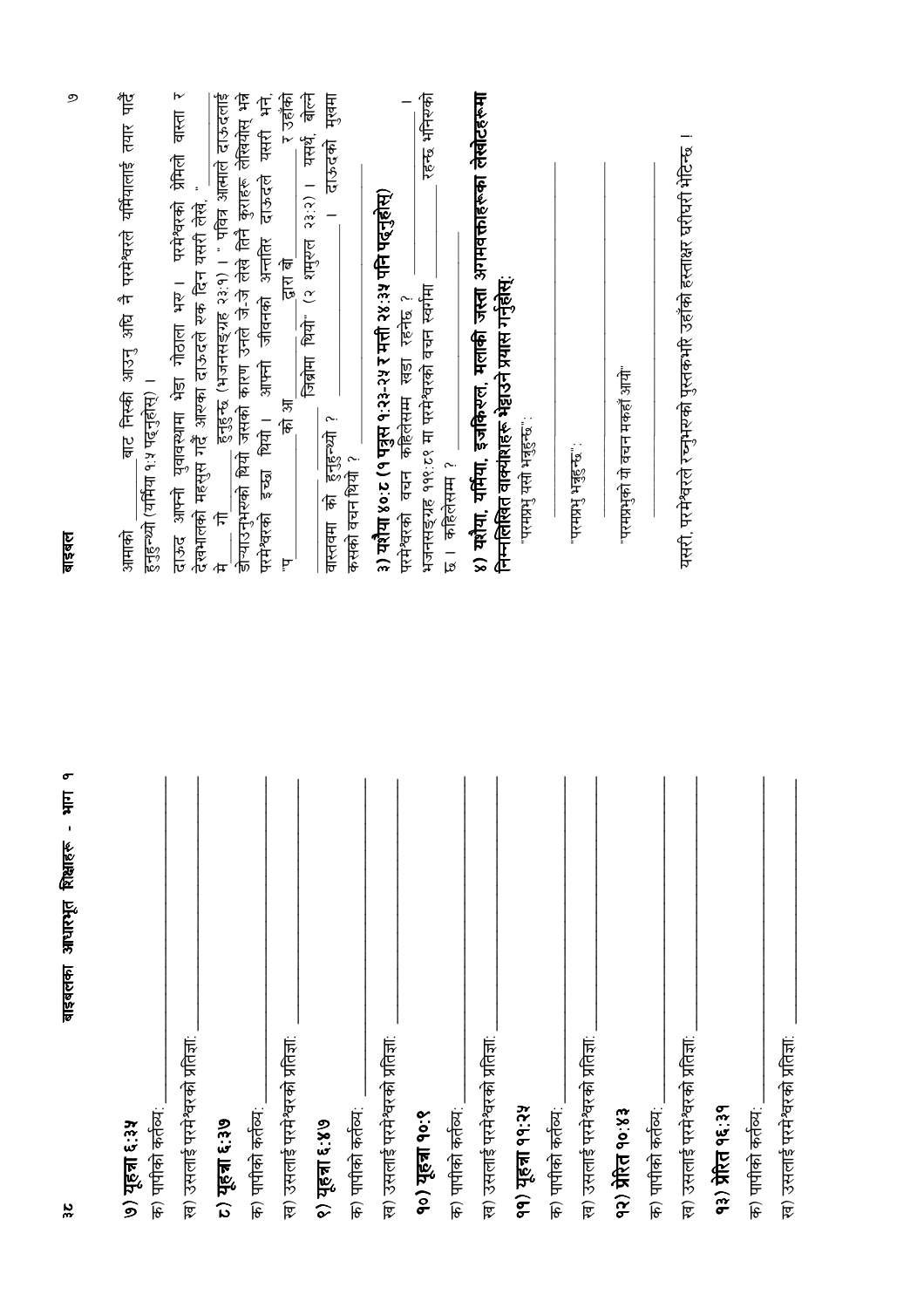|                                                                                                                                                                                                                                                                                   | ్లి<br>م<br>मुक्ति पारफो व्यक्तिले के-के विश्वास गरेको हुन्छ                                                        |
|-----------------------------------------------------------------------------------------------------------------------------------------------------------------------------------------------------------------------------------------------------------------------------------|---------------------------------------------------------------------------------------------------------------------|
| क<br>किन सबै मानिसहरूलाई मुक्ति<br>खाँची छ?                                                                                                                                                                                                                                       | तपाईको निम्ति नमुना स्वरुप पूरा गरिरुकाछन् जसबाट तपाईले बाँकी खाली<br>ठाउँहरू कसरी भर्नुपर्ने रहेछ सो बुझ्नुहुनेछ । |
|                                                                                                                                                                                                                                                                                   | <u>१) मत्ती ११:२८</u>                                                                                               |
| [सूत्राव: यो कार्यपत्र गर्नुहुँदा, कुनै पनि प्रश्नको सही जवाफ आफूले जानेको छु भन्ने<br><b>श्चित्राव</b> यो कायपत्र गनुहुदा, कुन गरा न गरा<br>लागे तापनि, उल्लेखित सबै पदहरू पदनलाई समय लिनुहोस् ।  कुनै पदलाई<br>लागे तापनि, उल्लेखित सबै पदहरू पदनलाई समय ।  कुनै पदलाई फेरि पनि | क) पापीको कर्तव्य: <i>ऊ ख्रीष्टकहाँ आउनुपर्दछ</i>                                                                   |
| तपाईले दर्जनौ पटक पढिसक्नुभरूको होला. तरै पनि त्यसलाई                                                                                                                                                                                                                             | ख) उसलाई परमेश्वरको प्रतिज्ञा: <i>उसले विश्राम पाउने</i> छ                                                          |
| पढ्नुपर्छ । _तपाई नभन्नुहोस्, "त्यो पद मेलै बुरुसिकें" ।  बरु भन्नुहोस्, "त्यो पदलाई<br>न केही                                                                                                                                                                                    | २) यूहन्ना १:१२                                                                                                     |
| तिनीहरूमै सही जवाफ भेट्टाउनुहोस् ।  यसरी तपाई बाइबलको शिक्षालाई ठिकसँग<br>मैले अैरु बुझ्नुपर्छ । प्रभु, मलाई सिकाउनुहोस् । यसमा मलाई केही न केही<br>देखाउनुहोस् जो मैले देखेकै छैन । " ती पदहरूलाई ध्यानपूर्वक पदनुहोस् र                                                         | क) पापीको कर्तव्य: <i>उसले खे<u>षिलाई ग्रहण गर्नु</u>पर्द्ध अर्थात् उहाँको नाममा विश्वास</i><br><u> 11476</u>       |
| शास्त्रले<br>जात्र सक्नुहुनेछ ।   तपाईले आफूलाई सधै नै यसरी प्रभ गर्नुहोस्: <i>"पवित्र</i><br><b>के भन्दछ ?</b> "(हेर्नुहोस् रोमी ४:३) । 1                                                                                                                                        | ख) उसलाई परमेश्वरको प्रतिज्ञाः <i>उसलाई परमेश्वरको सन्तान बन्ने अधिकार दिइने</i> छ                                  |
| पोरचय                                                                                                                                                                                                                                                                             | ३) यूहचा ३:१६                                                                                                       |
| लुका ५:२७-३२                                                                                                                                                                                                                                                                      | क) पापीको कर्तव्य: <i>उसले परमेश्वरको पुत्रमाथि विश्वास गर्नुपर्द्</i>                                              |
| ်<br>ပုံစွ<br>लूका ५:३१ अनुसार कस्ता मानिसहरूलाई डाक्टरको आवश्यकर्ता                                                                                                                                                                                                              | ख) उसलाई परमेश्वरको प्रतिज्ञा: <u>ऊ <i>नष्ट हुनेछैन तर उसले अनन्त जीवन पाउने</i>ख</u>                               |
| पर्दन ?<br>कस्ता मानिसहरूलाई डाक्टरको अविश्यकर्ता                                                                                                                                                                                                                                 | ४) युहना ३.१०                                                                                                       |
| लूका ५:३२ पद्नुहोस् ।  के धर्मीहरूलाई मुक्तिको आवश्यकता<br>। कस्तो व्यक्तिलाई मुक्तिदाता चाहिन्छ ?<br>ن<br>کا                                                                                                                                                                     | क) पापीको कर्तव्य:                                                                                                  |
| येशू किन संसारमा आउनुभयो ?                                                                                                                                                                                                                                                        | ख) उसलाई परमेश्वरको प्रतिज्ञा                                                                                       |
| यस प्रभको जवाफ निम्नलिखित चारओटा पदहरूले दिन्छन् ।                                                                                                                                                                                                                                | ५) यूहना ३:३६                                                                                                       |
| हैं<br>१) १ तिमोथी १:१४ - "स्रीष्ट येशू<br>दिनलाई संसारमा आउनुभयो । "                                                                                                                                                                                                             | ख) उसलाई परमेश्वरको प्रतिज्ञा:<br>क) पापीको कर्तव्य:                                                                |
| हैं<br>२) लूका १९:१० - "किनभने मानिसका पुत्र<br>गर्न आरुका हुन् । "                                                                                                                                                                                                               | क) पापीको कर्तव्य:<br>६) यहना ५:२४                                                                                  |
| रारूनू किनभने उहाँले<br>गनुहुनछ ।<br>$\frac{1}{\overline{6}}$<br>३) मत्ती १:२१ - "र तिमीले उहाँको नाम<br>आफ्ना जनहरूलाई तिनीहरूका                                                                                                                                                 | ख) उसलाई परमेश्वरको प्रतिज्ञा:                                                                                      |
|                                                                                                                                                                                                                                                                                   |                                                                                                                     |

 $\frac{5}{2}$ 

 $\mathbf{v}$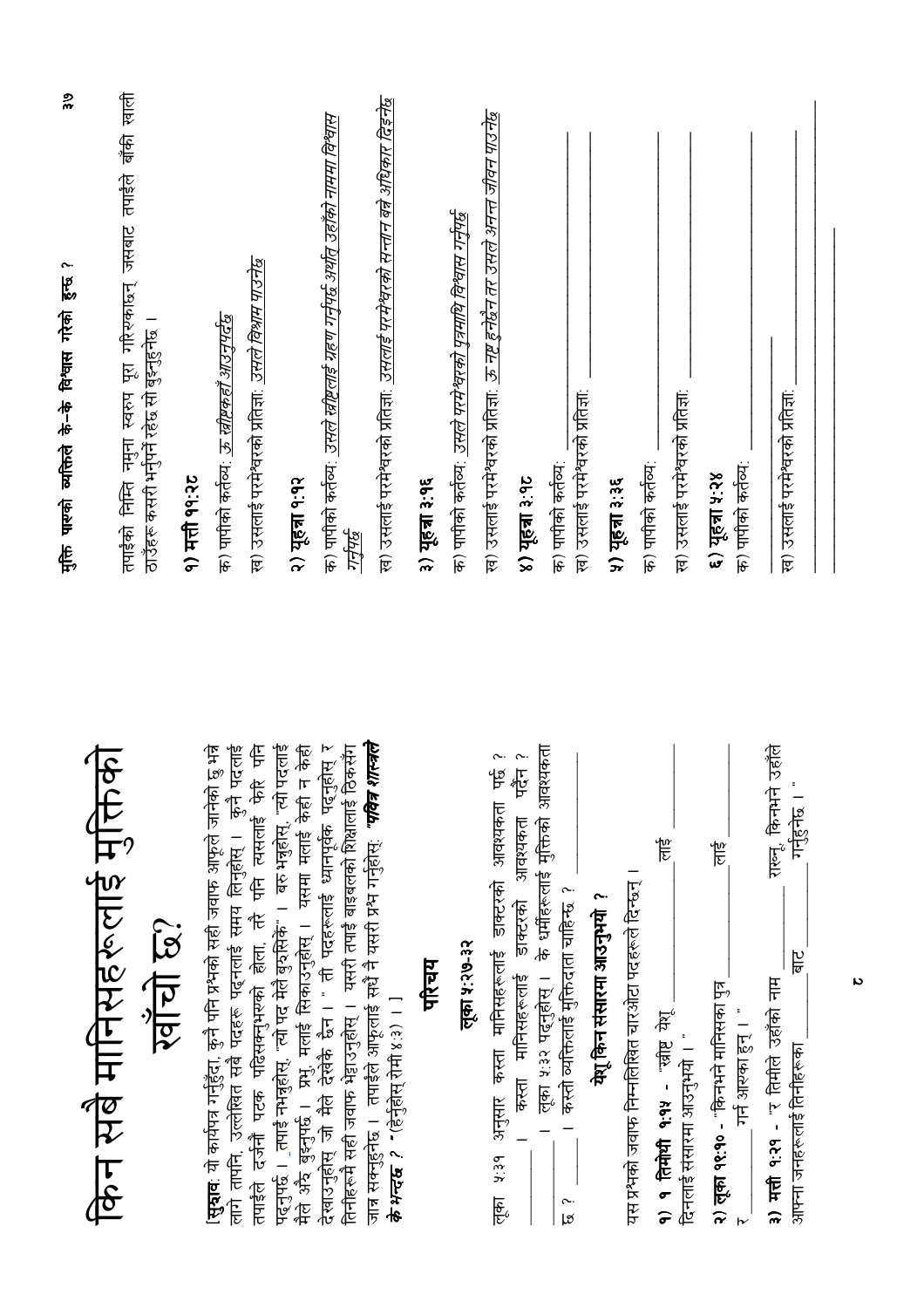| ४) <b>यूहत्रा</b> ३:१७ - "किनभने संसारलाई दोषी ठहराउन (दण्ड दिन) का निम्ति होइन,<br>भनेर परमेश्वरले आफ्ना<br>पुत्रलाई संसारमा पठाउनुभयो । "<br>तर उहाँद्वारा संसारले | मुक्त, गर्न<br>मुक्तिको<br>आवश्यकता छैन । तर रोमी ३:१० पद्नुहोस् त । संसारमा कतिजना मानिसहरू<br>त्यसकारण कतिजना मानिसहरूलाई<br>मानिसहरूलाई<br>लूका शहर अनुसार प्रभु येशू संसारमा कस्ता मानिसहरूलाई<br>ţ<br>धर्मी छन् ?<br>२ मिन्नाउ ।   | । लुका ५:३० पढेर सही<br>(ख) फरिसी तथा शास्त्रीहरू हामी धर्मी छौ भनी सोच्दथे ।<br>(क) फरिसी तथा शास्त्रीहरू धर्मी मानिसहरू थिरु ।<br>उत्तरलाई गोलो चिन्ह लगाउनुहोस्:<br>मुक्तिको आवश्यकता छ ?                                         | कुनचाहिँ<br>मुक्ति पाउन<br><b>लूका १८:१-१४</b> पढेर निम्न प्रश्नहरूको जवाफ लेख्नुहोस्<br>कुनचाहिं मानिसले आफू धर्मी छु भनेर सोच्थ्यो ?<br>मानिसले आफू पापी छु भनेर स्वीकार गऱ्यो ?<br>कुनचाहिं मानिसले मुक्ति पायो ?                           | सबैलाई मुक्तिको खाँचो छ किनकि सबै <u>पापी</u> छन्<br>के महसुस गर्नैपर्छ ?<br>संवप्रथम<br>मानिसले<br>にっか                                                                                                                                                                                                                   | ।  पद ३ अनुसार उहाँले कतिजना असल र धर्मी मानिसहरू<br>भजनसङ्ग्रह १४:२ अनुसार स्वर्गबाट मानिसका सन्तानलाई कसले हेर्नुभयो ?<br>9) भजनसङ्ग्रह १४∶१-३ (भजनसङ्ग्रह ४३:९-३ पनि हेर्नुहोस्)                                                                         | । हामीले<br>稔<br>यसकारण परमेश्वरले हामीलाई<br>मानिसको नजरमा धर्मी, असल, दयालु व्यवहार देखाउन सक्छौ ।   १ शमूरुल १६:७<br>विचार गर्नुहुन्छ । ¨ हिब्रू ४:१३ पढ्नुहोस् ।  के परमेश्वरको दृष्टिबाट हामीले कुनै<br>हेर विचार गर्छ, तर परमप्रभुले<br>पद्नुहोस् ।  के परमेश्वरले मानिसले जस्तै हेर्नुहुन्छ ?<br>जसरी हेर्नुहुन्छ त्यसरी नै हामीले आफूलाई हेर्नुपर्छ ।<br>कुरा लुकाउन सक्छौ ?<br>१ मिन्नुभर्पे ?<br>"मानिसले |
|----------------------------------------------------------------------------------------------------------------------------------------------------------------------|-----------------------------------------------------------------------------------------------------------------------------------------------------------------------------------------------------------------------------------------|--------------------------------------------------------------------------------------------------------------------------------------------------------------------------------------------------------------------------------------|------------------------------------------------------------------------------------------------------------------------------------------------------------------------------------------------------------------------------------------------|---------------------------------------------------------------------------------------------------------------------------------------------------------------------------------------------------------------------------------------------------------------------------------------------------------------------------|-------------------------------------------------------------------------------------------------------------------------------------------------------------------------------------------------------------------------------------------------------------|---------------------------------------------------------------------------------------------------------------------------------------------------------------------------------------------------------------------------------------------------------------------------------------------------------------------------------------------------------------------------------------------------------------------|
| गर्नुहुनेछ । यसैले 'येश्' को<br>ख) परमेश्वरको पुत्र<br>अर्थ के हो ? सही उत्तरमा गोली चिन्ह लगाउनुहोस्<br>जनहरूलाई तिनीहरूका पापहरूबाट<br>क) मसीह                     | न्धर के<br>بہ<br>لگا<br>के रुउटा पापीले मुक्ति पाउन सम्भव<br>।   १ तिमोथी १:१५-१६ ।   पावलताई बचाउन सक्नुहुने खीष्टले<br><u>मिं</u> द्र (B<br>पापीहरूलाई पनि बचाउन सक्नुहुन्छ ?<br><u> १९:२५-२६ पढनहोस् ।</u><br>ग) मुक्तिदाता<br>मृत्त | इन्कार<br>सबै मानिसहरूको निम्ति<br>के मुक्ति पाउन उहाँकहाँ आउने कुनै पापीलाई खीष्टले कहिल्वै<br><mark>्र चौथो सत्यता</mark> : येशू ख्रीष्ट बचाउन चाहनुहुन्छ (यूहत्रा ६:३७)<br>$\overline{\phantom{0}}$<br>गर्नुहुन्छ (यूहत्रा ६:३७ ? | <b>[ पाँची सत्यता</b> : येशू खीष्टले ती सबैलाई बचाउनुहुनेछ जसले उहाँलाई (केवल<br>$\widehat{\boldsymbol{\omega}}$<br>.  उहाँलाई मात्र) आफ्नो मुक्तिदाता र प्रभु भनी भरोसा गर्दछन् (यूहत्रा ३:१<br>उहाँको चाहना के छ (१ तिमोथी २:३-४ हेर्नुहोस्) | अध्ययन गर्नुपर्छ ।  यी प्रतिज्ञाहरू कुनै सेतमा आधारित छन् ।  यसको मतलब यदि<br>गर्नुहुन्छ ।  अर्थात् परमेश्वरले आफ्नो प्रतिज्ञा पूरा गर्न अघि, रुउटा पापीले<br>पाँचौ सत्यता बुझ्नलाई हामीले नयाँ नियममा पाइने मुक्तिका १४ ओटा प्रतिज्ञाहरूको<br>प्रतिज्ञा<br>पापी मानिसले रुउटा काम गदर्छ भने, तब परमेश्वर अर्को काम गर्ने | गनॅबितिकै, परमेश्वरले आफ्नो प्रतिज्ञा पक्कै पूरा गर्नुहुनेछ ।   स्मरण होस्, हामीलाई<br>परमेश्वरले रारूनुभरूको स्ति पूरा गर्नुपर्छ ।  पापी मानिसले आफूले गर्नुपर्ने काम<br>यी प्रतिज्ञाहरू दिनुहुने परमेश्वर ठूट बोल्नै नसक्ने परमेश्वर हुनुहुन्छ (तीतस १:२) | रक्षकले प्रेरित १६:३० मा जान्न चाहेको कुरा यही नै थियो, जब उसले यसो भन्दै<br>चिच्यायो, मुक्ति पाउनलाई मैले के गर्नुपर्छ ?  दोस्रो, उहाँकहाँ आउने पापीको<br>मिन्ति परमेश्वरको प्रतिज्ञा के छ भनी हामी जाहन्छौ । पहिली ३ ओटा चाहिँ<br>मुक्तिका यी १५ ओटा प्रतिज्ञाहरू अध्ययन गर्ने क्रममा, हामी दुइटा कुराहरूको खोजी<br>गर्नेंखें: पहिलो, पापीको कर्तव्य के हो भनी हामी जान्न चाहन्छौ ।  कारागारको                    |

 $\frac{1}{2}$ 

बाइबलका आधारभूत शिक्षाहरू - भाग १

 $\sim$ 

किन सबै मानिसहरूलाई मुक्तिको खाँचो छ ?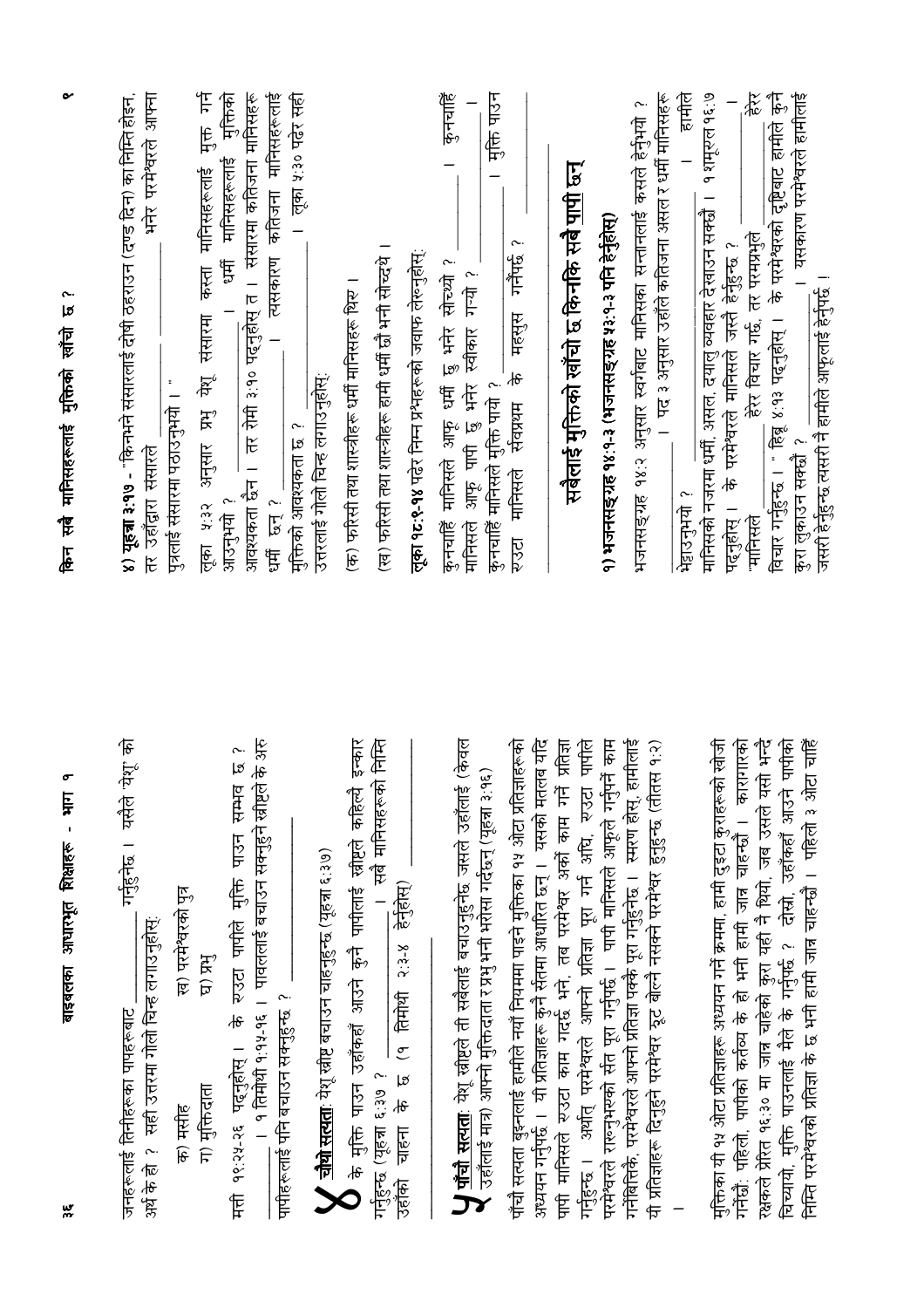| ᡒ<br>बाइबलका आधारभूत शिक्षाहरू - भाग<br>$\frac{1}{\sigma}$                                                                                                                                                                         |                                                                                                                                                                          |
|------------------------------------------------------------------------------------------------------------------------------------------------------------------------------------------------------------------------------------|--------------------------------------------------------------------------------------------------------------------------------------------------------------------------|
|                                                                                                                                                                                                                                    | पाँचओटा सत्यताहरू जस्ताई                                                                                                                                                 |
| हामीहरू परमेश्वरको नजरमा वास्तवमा कति पापी देखिन्छौ भन्ने कुरा रोमी ३:१०-१८<br>२) रोमी ३:१०-१८ र रोमी ३:२३<br>पर्ढर थाहा पाउन सकिन्छ ।                                                                                             | मुक्ति पारुको व्यक्तिले विश्वास                                                                                                                                          |
| पद ११ बुइने र परमेश्वरलाई खोज्ने कतिजना छन् ?<br>पद १० धर्मीहरू कतिजना छन् ?                                                                                                                                                       | गरेके हुन्छ                                                                                                                                                              |
| पद १८ परमेश्वरको डर मात्रे कतिजना छन् ?<br>पद १२ असल मानिसहरू कतिजना छन् ?                                                                                                                                                         | ◘ <u>पहिलो सत्पता</u> : येशू ख्रीष्ट संसारको रुउटै मात्र मुक्तिदाता हुनुहुन्छ (प्रेरित<br>(56.8)                                                                         |
| $\sim$<br>庞<br>हितोपदेश ट:१३ र हितोपदेश ३:७ अनुसार परमेश्वरको डर मात्रु भनेको के                                                                                                                                                   | यूहत्रा १४:६ अनुसार पिताकहाँ जाने बाटाहरू कतिओटा छन् ?                                                                                                                   |
| रोमी ३:२३ पढ्नुहोस् ।<br>। तीमध्ये तपाई पनि पर्नुहुन्छ ?<br>कतिजनाले पाप गरेका छन् ?                                                                                                                                               | 90.9)<br>(यहन्न<br>तसर्थ, मुक्ति पाउने उपायहरू कतिऔटा छन् ?<br>रुउटे मात्र ढोका को हुनुहुन्छ<br>मुक्तिको                                                                 |
| । रोमी ३:२३ को तथ्यको रुकमात्र अपवाद को हुनुहुन्छ (१ पत्रुस २:२१-<br>। (टिप्पणीः लूका १.४६-४७ मा कन्या<br>२२ र २ कोरिन्थी ५:२०-२१) ?                                                                                               | ्। स्वर्गमुनि मानिसहरूको बीचमा दिइरुको रुउटै<br>कुन हो जसद्वारा हामीले मुक्ति पाउन सक्छौ ? (प्रेरित ४:१०-१२)<br>Į<br>F                                                   |
| क्रिके<br>मरियम<br>कस्त्री<br>भनी स्वीकारिन् ।<br>। के रोमी ३:२३ ले<br>। यसर्थ<br>व्यक्तिलाई मुक्तिदाताको आवश्यकता पर्छ ?<br>कस्तो प्रकारकी व्यक्ति थिइन् ?<br>मरियमले परमेश्वरलाई आफ्नो                                           | <mark>े दोस्रो सत्यता</mark> : येशू स्त्रीष्ट हामीलाई बचाउन मर्नुभयो र बौरनुभयो (रोमी ४:२१; २<br>कोरिन्थी २.११)                                                          |
| हामीले रोमी ३:१०-१८ र ३:२३ बाट पारुको शिक्षाअनुसार कतिजना मानिसहरू<br>(पुरुष, महिला, बालक वा बालिका) लाई मुक्तिको खाँचो छ ?<br>मरियमलाई समेट्छ ?                                                                                   | हामीले ख्रीष्टको मृत्युबारे अध्ययन गरिसकेका छौ (पाठ ४) ।   १ थेस्सलोनिकि ४:१४<br>अपराधहरूका निर्मित<br>(मर्नुभयो), र हाम्रा धार्मिकताका निम्ति<br>रोमी ४:२५: प्रभु येशू  |
| यसकारण म<br><u>।</u><br>पकिनकि<br>(आफ्नै नाम लेरूनुहोस्) समेत पापी छु ।<br>$\frac{1}{\sqrt{5}}$<br>३) १ राजा ट:४६ - पापै नगर्ने मानिस कतिजना छन् ?<br>मानिस<br>।<br>हिन्                                                           | पदनुहोस् । रूउटा सौंची खीड़ियन हो जसले विश्वास गर्दछ कि येश्<br>रोमी १०:९<br>अनुसार मुक्ति पाउनलाई हामीले आफ्ना हृदयहरूमा विश्वास गर्नुपर्ने कुरा के हो                  |
| य छ<br>अनुसार यदि हामीसँग पाप छैन भनी हामी भन्छौ भने हामी कसलाई छल्ने काम<br>४) १ यूहजा १:८-१० - यी पदहरूमा यूहजा विश्वासीहरूलाई लेख्दैछन् ।                                                                                       | (१ कोरिन्थी १५:१-४ पनि हेर्नुहोस्) ।                                                                                                                                     |
| तुल्याउँछौ (१ यूहन्ना १:१० पढ्नुहोस्) ।   जतिरबेर हामी<br>् ।  पद १० अनुसार यदि हामीले पाप गरेका छैनौ भनी हामी भन्छौ भने<br>हामी परमेश्वरलाई<br>े<br>हैं<br>न                                                                      | हिब्रू ७:२१: यसैकारण उहाँद्वारा जो-जो परमेश्वरकहाँ आउँछन्, तिनीहरूलाई<br><b>ो तेस्रो सत्यता</b> : येशू स्त्रीष्ट बचाउनलाई सामर्थी हुनुहुन्छ (हिब्रू ७:२ <mark>२</mark> ) |
| तुल्याउँछौ ।  अर्थात् उहाँले भन्नुभरुको कुरालाई विश्वास नगर्दा हामी वास्तवमा<br>परमेश्वरलाई नै ऋूटो हुनुभरूको आरोप लगाइरहेका हुन्छौ ।   १ यूहृत्रा १:८ र १ यूहत्रा<br>परमेश्वरको वचनलाई विश्वास गर्दैनौ, त्यतिखेर हामी परमेश्वरलाई | हुनुहुन्छ । मत्ती<br>राख्नू, किनभने उहाँले आफ्ना<br>गर्न उहाँ<br>१.२१: र तिमीले उहाँको नाम<br>प्राप्त                                                                    |

 $\frac{1}{\alpha}$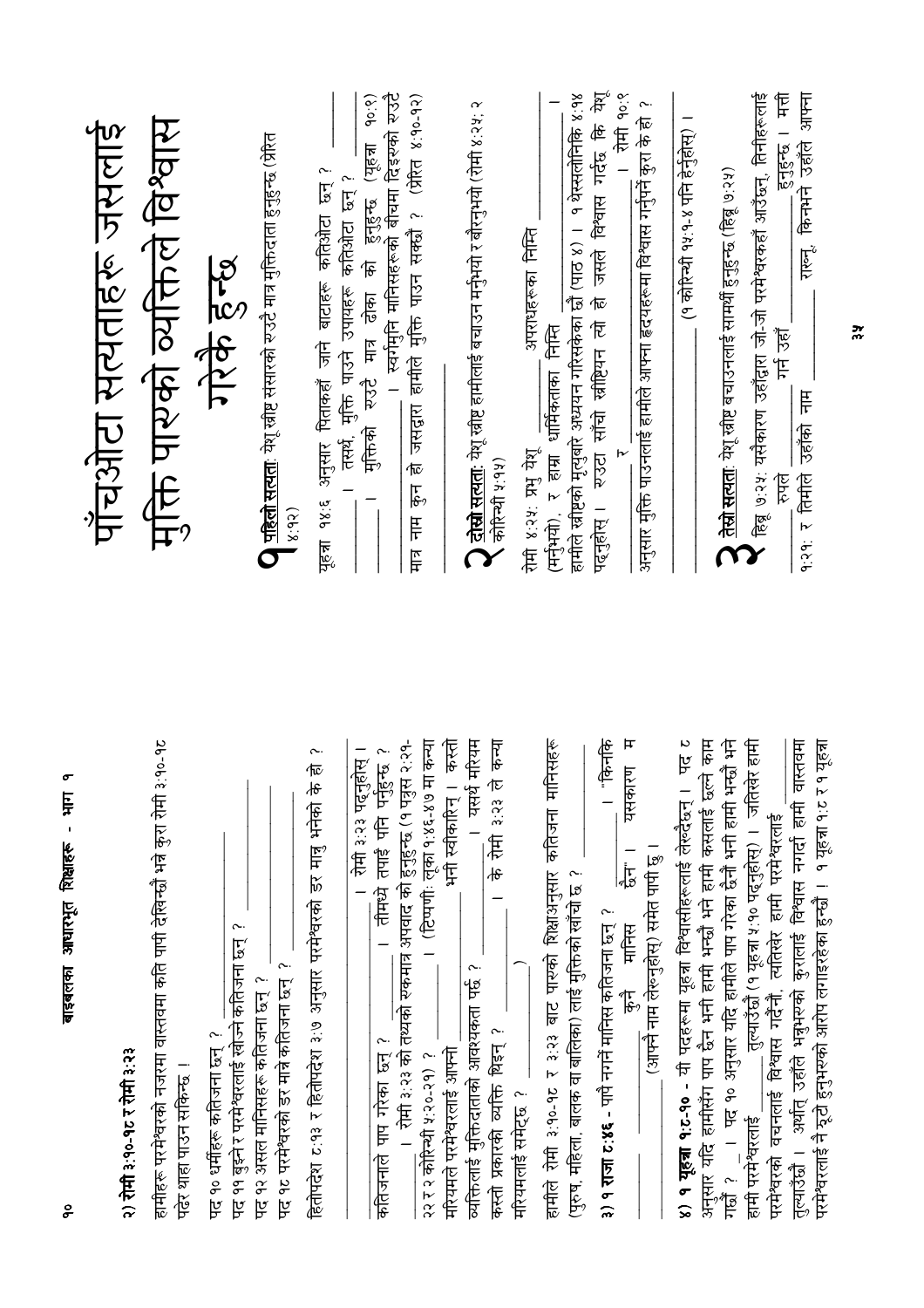| <u>ish</u><br>बाइबलका आधारभूत शिक्षाहरू<br>శ్                                                                                                                                                                                                                                                                                            | $\tilde{\sigma}$<br>$\sim$<br>किन सबै मानिसहरूलाई मुक्तिको साँचो छ                                                                                                                                                                                                                                                           |
|------------------------------------------------------------------------------------------------------------------------------------------------------------------------------------------------------------------------------------------------------------------------------------------------------------------------------------------|------------------------------------------------------------------------------------------------------------------------------------------------------------------------------------------------------------------------------------------------------------------------------------------------------------------------------|
| $rac{1}{\sqrt{6}}$<br>। परमेश्वरको<br>आफूले<br>। के परमेश्वरलं भन्नुभरुका<br>के परमेश्वरले सधै<br>परमेश्वरको रूउटै प्रतिज्ञा पनि ठूटा सावित भरुको छ ?<br>सबै कुराहरू सधै पूरा हुनेछन् ? (उत्पत्ति १:३) ?<br>भत्रुभरुअनुसार नै गर्नुहुन्छ ?<br>सामर्थी हुनुहुन्छ ?                                                                        | <u>१:१० को कुरा विश्वासीहरूको सम्बन्धमा साँचो हो भने (हो पनि), अविश्वासीहरूको</u><br>सबैलाई मुक्तिको खाँचो छ किनकि सबै दुष्ट छन्<br>र लि चि सि कि सि मान मन्दर्भ स                                                                                                                                                           |
| 市市市<br>19:20<br>ा हिब्रू ६:१८ अनुसार परमेश्वरले के गर्नु असम्भव<br>सरमा<br>। तीतस १२ अनुसार परमेश्वरले के गर्न स्क्नुहुन्न ?<br>कुनै रुक प्रतिज्ञालाई पढेपछि के हामी "हो" र "आमेन" भन्न सक्छौ (२ कोरिन्थी<br>। त्यसैले, परमेश्वरले भन्नुभरूको कुरा र<br>हुन्छ र त्यसलाई हामीले विश्वास गर्नुपर्छ, त्यसमा भरोसा रारुनुपर्छ,<br>.م.<br>لگا | हुन्छ । " हाम्रो भयङ्कर दुष्टताको कारण परमेश्वर हामीलाई<br>उपचारै नलाने प्राणघातक रोगले ग्रस्त मानिससित तुलना गर्नुहुन्छ । यो रोग<br>क्यान्सर वा कुष्ठरोगभन्दा पनि अति नै डरलाग्दो रोग हो ।  यो नम्बर १ प्राणघातक<br>हुन्छ, र त्यो<br><b>१) यर्मिया १७:९-१० - "हृदय ता</b> सबै कुराहरुभन्दा बढी<br>रोग हो, पाप । ।<br>असाध्य |
| आज्ञाकारी हुनुपर्छ र त्यसैअनुसार हिंड्नुपर्छ ।  जब हामी परमेश्वरको वचनलाई<br>भनेको परमेश्वरले भन्नुभरुको कुरालाई उचित, सठिक र सही हिसाबले ग्रहण गर्नु<br>हो ।   विश्वासमा हिँड्ने मानिसले परमेश्वरको वचनलाई ठिकसँग लिन्छ र त्यसप्रति<br>विश्वास<br>विश्वास गर्दैनौ, तब हामी कुनचाहिं ठूलो पापको दोषी हुन्छौ (१ यूहत्रा १:१०) ?           | २) मर्कूस ७:२०-२३ - यो भनाइ प्रभु खेष्टिको हो । के प्रभु येशू यर्मिया १७:९<br>। हाम्री भित्रबाट निस्केर आउने ६ ओटा कुराहरूलेरूनुहोस् जसले<br>। प्रभु येशूको भनाइअनुसार (मर्कूस<br>रूपमा खराब छ कि असल?<br>हृदय मौलिक<br>सित सहमत हुनुहुन्छ ?<br>७.२०-२३) मानिसको                                                             |
| यदि परमेश्वरले कुनै प्रतिज्ञा दिनुभरुको छ भने, विश्वासमा हिंड्ने मानिसले त्यसलाई<br>स्ट<br>पर<br>विश्वास गर्छ, ऊ त्यसमा निश्चित हुन्छ, त्यसलाई देरूछ, त्यसको प्रतिक्षा गर्छ,<br>. गरी (हिब्रू ११:८) आफ्नो विश्वास प्रकट गर्छ ।<br>ठिक प्रतिकृपा देखाउँछ ।  यदि परमेश्वरले कुनै आज्ञा दिनुभरुको छ भने<br>विश्वासंद्वारा                   | हाम्रो हृदय दुष्ट र रोगी छ भन्ने प्रमाण दिन्छ (मर्कूस ७:२१-२२):<br>$\widehat{\widetilde{\bm{z}}}$<br>$\widehat{\boldsymbol{\omega}}$<br>$\widehat{\widetilde{\phantom{w}}}\hspace{0.2cm}$<br>$\widehat{\mathbf{r}}$<br>$\widehat{\sigma}$<br>$\widehat{\infty}$                                                              |
| त्पसलाई पर्खन्छ, त्यसैमा भरपर्छ, त्यसलाई बलियो गरी समातिरारूछ र त्यसलाई<br>अँगाल्छ (हिब्रु ११:११,१३ हेर्नुहोस्)                                                                                                                                                                                                                          | मकूंस ७:२१-२२ अनुसार मानिसको मूल समस्या के हो? सही उत्तरलाई गोली चिन्ह<br>कुराहरू हुन् भनी भन्नुभयो ।<br>मर्कूस ७:२३ मा येशूले यी कुराहरू<br>लगाउनुहोस्                                                                                                                                                                      |
|                                                                                                                                                                                                                                                                                                                                          | (४) वातावरणीय प्रदुषण<br>(४) भ्रष्टाचारी सरकार<br>$(9)$ गाँस<br>(२) बास                                                                                                                                                                                                                                                      |
|                                                                                                                                                                                                                                                                                                                                          | (६) रुक दुष्ट र दुषित हृदय<br>(३) युद्ध                                                                                                                                                                                                                                                                                      |
|                                                                                                                                                                                                                                                                                                                                          | ३) मत्ती ७:९-११ - यी पदहरूअनुसार, प्रभु येशूले मानिसहरू असल छन् भनी भन्नुभयो<br>तस्य,<br>। यी पदहरू (विशेष गरी ११ औ पद) अनुसार, के रुउटा<br>दुष्ट मानिसले असल कामहरू गर्न सक्छ?<br>कि दृश                                                                                                                                    |

किन सबै मानिसहरूलाई मक्तिको खाँचो ह $\,$  ?

 $\tilde{\sigma}$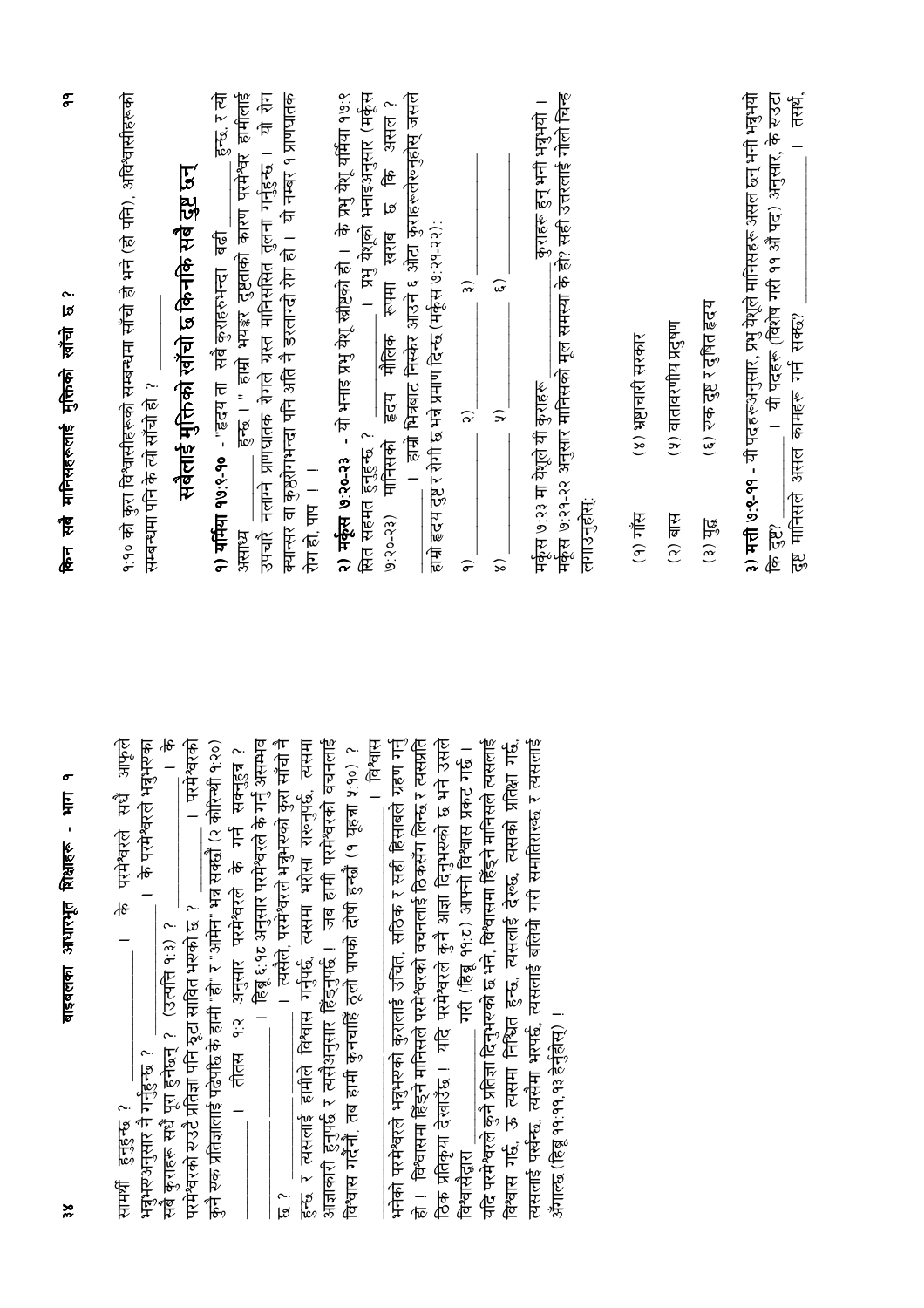| ५) विश्वासद्वारा अनुग्रहले मुक्ति पाइन्छ                              | ले तिमीहरूले<br>" मानिसप्रति -- अर्थात् परमेश्वरको क्रोध पाउनुपर्ने म अयोग्य<br>पारुका छौ । " अनुग्रह भन्नाले परमेश्वरबाटको मप्रतिको दया र<br>निगाह हो जसको योग्य म छैन ।  तीतस ३:४ अनुसार हामी भन्न सक्छौ अनुग्रहको<br>प्रतिकी<br>पापीप्रति । । "अचम्मको अनुग्रहले बाँच्यो तुच्छ प्राण मेरो । "<br>$\overline{R}$<br>$\overline{G}$<br>परमेश्वरका<br>रुफेसी २:८ -- "किनकि<br>अर्थ हो, हाम्रा | हरारूका पापीहरूको निम्ति कूसमा खीष्टले जे गरिदिनुभयो, त्यसैको आधारमा ती<br>भरुको<br>पापीहरूप्रति परमेश्वरले अनुग्रह र दयाको व्यवहार गर्न सक्नुहुन्छ ।  रोमी ३:२४ --<br>$\overline{H}$<br>ठहरिन्छन् । "<br>को कारणले तिनीहरू सित्तैमा<br>हि<br>उहाँको                                                                                                                              | विश्वास भनेको परमेश्वरलाई उहाँको वचनकै आधारमा भरोसा गर्नु र उहाँले<br>भन्नुभरुको कुरालाई साँचो मानेर व्यवहार गर्नु हो ।                                                      | <u>्रीहरू</u><br>विश्वासले परमेश्वरले भनुभरुको कुरालाई साँची मान्दछ ।  परमेश्वरको वचनलाई<br>विश्वास गर्न र त्यसअनुसार हिंड्न सक्नलाई पहिला हामीले परमेश्वरको वचन<br>सुनुपर्छ वा पदनुपर्छ) ।  यसैले रोमी १०:१७ मा लेखिरुको छ. "यसकारण<br>$\frac{1}{2\pi\sqrt{2}}$<br>टू<br>लि | <u>द्वारा । साँचो विश्वास पक्का तथ्यहरूमा</u><br>अब्राहाम विश्वासमा हिंड्ने मानिस थिरु (उत्पत्ति १४:६; रोमी ४:३-५; गलाती ३:६-९)<br>आधारित हुनुपर्छ. हाम्रो विश्वास परमेश्वरको लिखित वचनमा आधारित हुनुपर्छ ।<br>$\sqrt{8}$ | । अब्राहाम विश्वासमा बलिया थिरु किन्यने परमेश्वरले जे प्रतिज्ञा गर्नुभरुको थियो<br>त्वो अवश्य पूरा हुनेछ भनी उनी विश्वास गर्थे ।  रोमी ४:१९-२१ पढ्नुहोस् ।  यस<br>को सम्बन्धमा<br>रवण्डमा हामी सिक्छौ अब्राहाम परमेश्वरको | के परमेश्वर आफ्नो वचनलाई पूरा गर्न<br>पूरा निश्चयतामा रहे । " के परमेश्वर आफ्ना प्रतिज्ञाहरू पूरा गर्नलाई सक्षम<br>गरेर उनी लड्खडारुनन्, तर परमेश्वरलाई महिमा दिँदै उनी<br>पनि हुनुहुन्छ भनी उनी<br>गनुभरुको छ.<br>मा बलियो रहे; अनि उहाँस<br>गर्नलाई उहाँ (परमेश्वर)<br>हनहन्छ ?<br>乍                                    |
|-----------------------------------------------------------------------|-----------------------------------------------------------------------------------------------------------------------------------------------------------------------------------------------------------------------------------------------------------------------------------------------------------------------------------------------------------------------------------------------|-----------------------------------------------------------------------------------------------------------------------------------------------------------------------------------------------------------------------------------------------------------------------------------------------------------------------------------------------------------------------------------|------------------------------------------------------------------------------------------------------------------------------------------------------------------------------|------------------------------------------------------------------------------------------------------------------------------------------------------------------------------------------------------------------------------------------------------------------------------|---------------------------------------------------------------------------------------------------------------------------------------------------------------------------------------------------------------------------|---------------------------------------------------------------------------------------------------------------------------------------------------------------------------------------------------------------------------|---------------------------------------------------------------------------------------------------------------------------------------------------------------------------------------------------------------------------------------------------------------------------------------------------------------------------|
| मिल्छ?<br>करीले असल र दयालु काम गर्छ भने त्यो व्यक्ति दुष्ट होइन भन्न | 9) लूका 9१:9० - आफूले खोज्न र मुक्त गर्न आउनुभरुका मानिसहरू कस्ता छन्<br>सबैलाई मुक्तिको खाँचो छ किनकि सबै <u>हरारुका</u> छन्<br>२) यशैया ५३:६ - यस पदमा यशैया भन्छन्, हामी हरारुका<br>भक्ती प्रभु येशूले भन्नुमयो ?                                                                                                                                                                          | मा परमेश्वरले<br>बाटोतिर<br>जस्तै छौ ।   यशैया ४३:६ अनुसार हार्मीहरूमध्ये कतिजना परमेश्वरदेखि बरालिस्फा<br>। सिक्स्रौ<br>यशेया ५३:६ मा हामी<br>जे ठिक लाग्यो त्यही गर्दथ्यो । मत्ती १०:६<br>लागेका छौं र न्यायकर्ता २१:२५ मा हामी सिक्छौ कि हरेक मानिसले<br>कि परमेश्वरको मार्गमा हिंड्नुको सहा हामी सबै नै<br>यहूदीहरूलाई "इस्रारुलका घरानाका<br>र भौंतारिसर टाढा पुगेका रहेछौ ? | पारिस्का थिरु । " १ पत्रुस २:२४ मा मुक्ति<br>भनी बयान गर्नुभयो ।  मत्ती ९:३६ मा मानिसका भीडहरूलाई देखेर प्रभु दयाले<br>नभरम्का<br>भरिनुभयो किनकि "तिनीहरू<br>क्लान्त भरुका र | <u>। मुक्ति पारुपछि हामी कसकहाँ</u><br>यूहत्रा १०:११ र भजनसङ्ग्रह २३:१ पढ्नुहोस् ।   हाम्रा प्राणहरूका गोठाला र अध्यक्ष<br>ب<br>کا<br>भनी बयान गरिरुको<br>अधि हामी करता थियौ<br>फर्केकाछी (१ पत्रुस २:२१) ?<br>पाउनमन्त्र                                                    | रेखदेख<br>। (शब्दार्थ: ग्रीक भाषामा<br>"अध्यक्ष" (रुपिस्कोपस्) = हामीलाई खतरादेखि जोगाउन हाम्रो हेरविचार र<br>गर्ने व्यक्ति, रुक "निरीक्षक")<br>को हुनुहुन्छ ?                                                            | । त्यसौ कहिले हुनेछ<br><b>१) उत्पत्ति २:१७ -</b> उसले प्रतिबन्धित फल खारुमा आदमलाई के हुनेछ भनी<br>सबैलाई मुक्तिको खाँचो छ किनकि सबै <u>मरेका</u> छन्<br>परमेश्वरले भन्नभरूको थियो ?                                      | यसकारण उत्पत्ति २:१७ मा के<br><b>APP</b><br>उत्पत्ति ५:३-५ पढेर यस प्रश्नको<br>२:२५ र ३:६-७ पढ्नुहोस् ।  आदम र हवाले पाप गरेपछि के उनीहरूमा कुनै<br>। फल खारुकै<br>परमेश्वरले शारीरिक मृत्युकै कुरा गर्दैहुनुहुन्थ्यो ?<br>दिनमा आदम शारीरिक रूपमा मरे कि मरेनन् ?<br>भन्नी परमेश्वरले भन्नभगे ?<br>जवाफ पत्ता लगाउन्हास् |

 $\tilde{\mathbf{z}}$ 

गुक्ति कसरी पाइन्छ ?

 $\widetilde{\sigma}$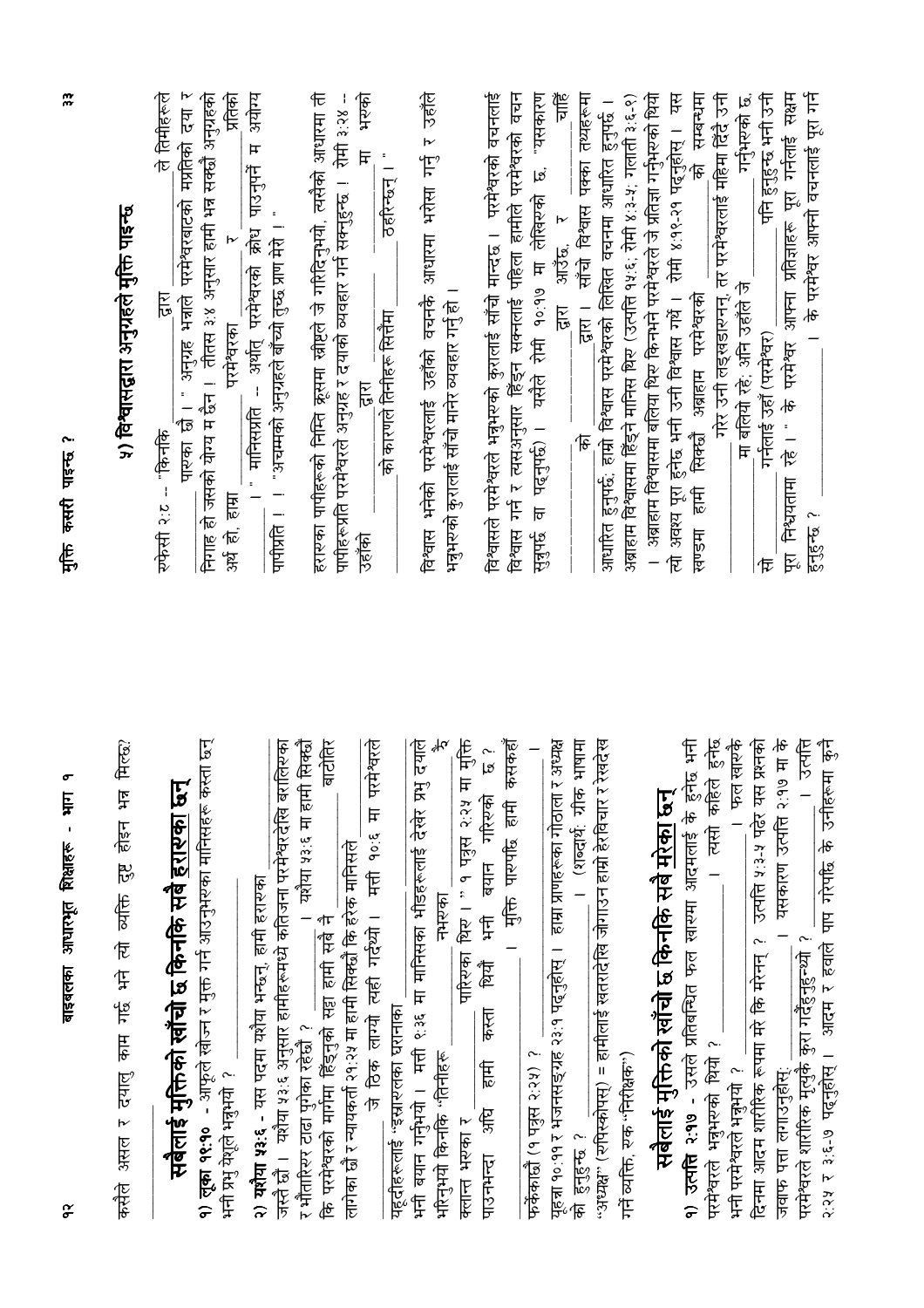| Ę         |
|-----------|
| ı         |
| शिक्षाहरू |
| ज़ाधारमृत |
| बाइबलका   |

१६.९६ -- "जसले विश्वास गर्छ र बर्ण्टितस्मा लिन्छ उसले मुक्ति पाउनेछ; तर जसले विश्वास गर्दैन र बप्तिस्मा लिँदैन ऊ दोषी ठहरिनेछ । " **प्रेरित १६:३१** -- "प्रभु येशू विश्वास गर्छ, र बप्तिस्मा लिन्छ, ऊर्सेग अनन्त जीवन छ । " **१ यृहत्रा ४:१२** --'जससँग पुत्र हुनुहुन्छ र जसले बप्तिस्मा लिरुको छ, ऊसित जीवन छ । " **मर्कूस** स्रीष्टमाथि विश्वास गर्नुहोस् र बप्तिस्मा लिनुहोस् र तपाईले मुक्ति पाउनुहुनेछ । "

### ठिक कि बेठिक छूट्टयाउन्होस्

मुक्ति पारुपछि आज्ञापालन स्वरूप पानीको बप्तिस्मा लिनु आवश्यक छ (प्रेरित □ मुक्ति पाउन पानीको बप्तिस्मा आवश्यक छ (रूफेसी २:८-९; तीतस्र ३:१) ।  $\Box$ 

१०:४८; मत्ती २८:१९-२०; प्रेरित २:३८) ।

⊡ मर्कूस १६:१६ अनुसार बप्तिस्मा नलिने व्यक्ति दोषी ठहरिनेछ ।<br>□ प्रेरित २:४१ र ट:३६-३७ अनुसार शुरूको मण्डलीमा बप्तिस्मा लिनेहरू अधिबाटै

विश्वास गरिसकेका हुन्थे । अर्थात् उनीहरूले पहिला विश्वास गरे अनि पछि मात्र  $\frac{1}{\sqrt{2}}$ 

□ बप्तिस्मा मुक्ति पाउनलाई गरिने कार्य हो ।<br>□ बप्तिस्मा मुक्ति पारºको व्यक्तिले गर्ने कार्य हो ।

मर्कूस १६.१६ अनुसार विश्वास नगर्ने व्यक्ति, उसले बजिस्मा लिरु पनि नलिरु पनि □ पानीको बप्तिस्माले हामीलाई सब पापबाट शुद्ध पार्दछ (रुफेसी १:७: १ यूहत्रा १:७)<br>□ मर्कुस १६:१६ अनुसार विश्वास नगर्ने व्यक्ति, उसले बप्तिस्मा लिरु पनि नलिरु पनि

मत्ती १.२१ अनुसार पानीको बप्लिस्माले मानिसलाई उसका पापहरूबाट दोषी ठहरिनेछ ।  $\Box$ 

बचाउँटछ ।

तीतस ३:५ अनुसार रुक व्यक्ति केवल परमेश्वरको कृपाद्वारा मात्र मुक्ति पाउँदछ हामी आफैले गरेका कुनै पनि कामद्वारा होइन ।  $\Box$ 

प्रेरित १६:३१ पद्नुहोस् । रुक व्यक्तिले विश्वास गरेकै घडी मुक्ति पाउँछ कि पानीमा बण्तिस्मा लिस्को घडीमा ?

ष्ठासल कामहरूले वा अपन्नै प्रयासते बांप्तिस्माले मुक्ति पाउँदैन । अब हामी यो अध्ययन गर्न तयार छौ -- रुक व्यक्तिले अनुग्रहले विश्वासद्वारा मुक्ति पहाँसम्म हामीले अध्ययन गर्यौ -- रुक व्यक्तिले व्यवस्था पालन गर्ने प्रपासले वा । प्रदेखन

 $\tilde{r}$ 

| । उत्पत्ति ३:१९ अनुसार के शारीरिक मृत्यु पनि<br>$\widehat{-}$<br>गदमको पापकै कारण आइपरेको रुउटा श्राप हो ? | 臣<br>थियौं (रुफेसी २:५ र कलस्सी २:१३ मा पनि हेर्नुहोस्)<br>h<br>.) रूफेसी २:१ - मुक्ति पाउन अधि हामी | $\frac{1}{\overline{6}}$<br>हुन्छ ।   यूहृत्रा ६:४७ अनुसार, स्टउटा मानिसले प्रभु येशू खीष्टमाथि<br>वेश्वास गर्ने बित्तिकै उसले के पाउँछ ?<br>मा संदछ (१ यूहत्रा ३:१४) । तसर्थ, मुक्ति पाउन अघि रुक व्यक्ति<br>पारुकै घडी रुक व्यक्ति<br>焦<br>$-85.3$ | मानिस आत्मिक रूपमा मरेको हुन्छ किनकि उसँग<br>मुक्ति नपारुका<br>बिराना (अलग)<br>$\frac{1}{\overline{8}}$<br>छैन । रुफेसी ४:१७-१८ मा हामी सिक्छौ,<br>ি<br>स्त्रर्थ, मुक्ति नपारुको | स्थ्का हुन्छन् ।  तसथ, मरका माानस (स्थित्या राग्गालाला) ।<br>नीवन छैन ।  मुक्ति पार्श्यकै घडी ऊ जिउँदो बनाइन्छ (रुफेसी २:१) ।  १ यूहत्रा | । १ यूहत्रा शं.१२ पढ्नुहोस् ।  यदि स्उटा व्यक्तिसँग प्रभु येश्<br>र्बीष्ट उसको मुक्तिदाता र प्रभुको रूपमा हुनुहुन्छ भने, उसँग के पनि हुँदछ<br>पाइन्छ ?<br>$\frac{1}{\sqrt{6}}$<br>To To To<br>अनन्त | यदि रुउटा व्यक्तिमा जीवन छैन भने ऊ मरेको छ $\,$ । त्यसैले हामी भन्न<br>—<br> ઇ<br>१७:३ मा अनन्त जीवन वास्तवमा के हो भनी पेशूले भनुभयो ?<br>पुत्र हुनुहुन ऊसँग<br>गक्छौ कि जससँग परमेश्वरको पुत्र हुनुहुन्न, त्यो व्यक्ति<br>। जोसँग परमेश्वरका | छन । मसैले<br>यसकारण जसले पिता र पुत्रलाई व्यक्तिगत<br>ामी भन्न सक्छौ कि जसले परमेश्वरलाई चिनेको छैन त्यो व्यक्ति<br><u>पमा चिन्दैन त्यस व्यक्तिसँग</u> | ३: <b>१४-१६, यूहत्रा १:२४ र यूहत्रा ६:४७</b> - मरेका मानिसहरूले जीवन<br>के  गर्नुपर्छ ? |
|------------------------------------------------------------------------------------------------------------|------------------------------------------------------------------------------------------------------|------------------------------------------------------------------------------------------------------------------------------------------------------------------------------------------------------------------------------------------------------|----------------------------------------------------------------------------------------------------------------------------------------------------------------------------------|------------------------------------------------------------------------------------------------------------------------------------------|-----------------------------------------------------------------------------------------------------------------------------------------------------------------------------------------------------|------------------------------------------------------------------------------------------------------------------------------------------------------------------------------------------------------------------------------------------------|---------------------------------------------------------------------------------------------------------------------------------------------------------|-----------------------------------------------------------------------------------------|
| रिवर्तन आयो ?                                                                                              |                                                                                                      | पृहत्रा                                                                                                                                                                                                                                              | ‼निसहरू                                                                                                                                                                          | स्थित                                                                                                                                    | अनुसार<br>$\frac{1}{\sigma}$                                                                                                                                                                        | $\frac{1}{\sqrt{2}}$                                                                                                                                                                                                                           |                                                                                                                                                         | ा) युहत्रा<br>ाउनलाई<br>$\frac{1}{10}$                                                  |

 $\approx$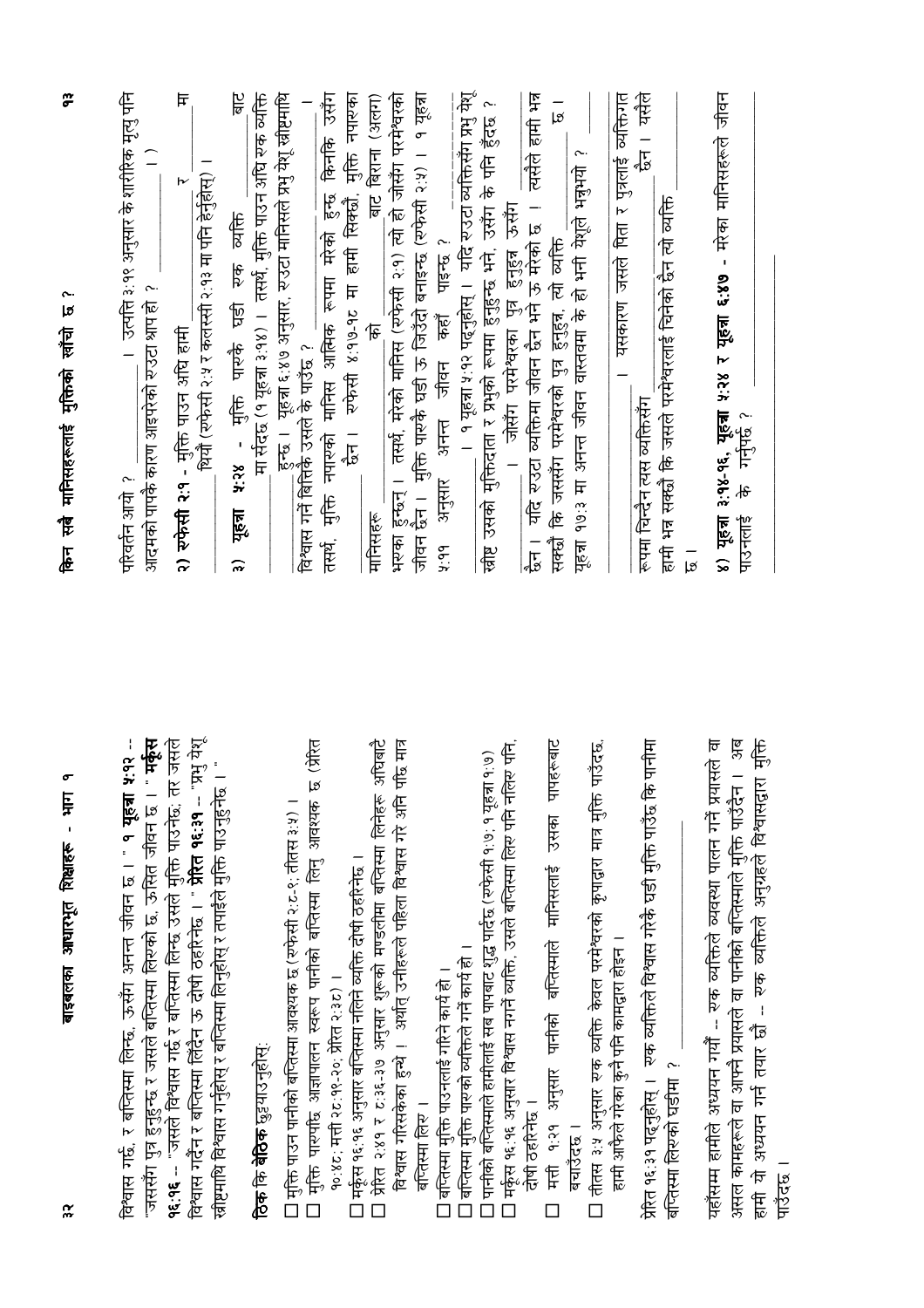| सबैलाई मुक्तिको खाँचो छ किनकि सबै <u>अन्धा</u> छन्                                                                                                                              | तलका भनाइहरू <b>ठिक</b> या <b>बेठिक</b> हुन सक्छन् ।   ठिक भनाइको अगाडि ⊠ र बेठिक                                                                              |
|---------------------------------------------------------------------------------------------------------------------------------------------------------------------------------|----------------------------------------------------------------------------------------------------------------------------------------------------------------|
| १) विश्वास नगर्ने व्यक्ति शैतानद्वारा अन्या पारिस्को हुन्छ (२ कोरिन्थी ४:४)                                                                                                     | भनाइको अगाडि ⊠ चिन्ह लगाउनुहोस्:                                                                                                                               |
| 乍<br><br>(टिप्पणी: 'संसार'' शब्दलाई ''युग'' भनेर अनुवाद गर्न<br>२ कोरिन्थी ४:४ मा शैतानलाई कुन नामले जनाइरुको छ?                                                                | □ मुक्ति नपारुको व्यक्तिले सबैभन्दा पहिले आफ्ना सबै खराब बानी तथा पापपूर्ण<br>व्यवहारहरूलाई त्याग्नुपर्छ ।                                                     |
| सकिन्छ) ।  २ कोरिन्थी ४:४ ले सिकाउँछ, तिनीहरूमा सुसमाचारको ज्योति चम्कन                                                                                                         | □ असल कामद्वारा मुक्ति पाईदैन ।                                                                                                                                |
| नपाओस् भन्ने हेतुले शैतानले मानिसहरूलाई अन्धा बनाउँछ ।  यी मानिसहरू<br>। २ कोरिन्थी ४:३<br>विश्वास गर्नेहरू हुन् कि नगर्नेहरू?                                                  | □ रुउटा व्यक्तिले मुक्ति पारुपछि उसको व्यवहार जस्तोसुकै भरु पनि हुन्छ ।<br>। मुक्ति पारुका हुनाले हामीहरू हरेक असल काममा फलदायी हुनुपर्छ ।                     |
| हुनेहरू' ।  यी पदहरूअनुसार, मानिसहरूले सुसमाचार बुंद्रको र<br>शैतानले चाहन्छ कि चाहँदैन?<br>ंकुन हो?<br>मा यही खाले मानिसहरूको बयान गर्ने रुउटा वाक्यांश छ । त्यो वाक्यांश      | □ रुउटा विश्वासीले असल कामहरू गर्न सक्छ किनकि उसमित्र काम गर्नुहुने चाहिँ<br>परमे°वर हुनुहुन्छ ।                                                               |
| सुसमाचारको माने प्रभु येशू खीष्ट सम्बन्धीको शुभ-सन्देश हो, १ कोरिन्थी १५:१-११) ।<br>विश्वास गरेको शैतानले चाहन्छ कि चाहँदैन?                                                    | ३) हाम्रो आफ्नै प्रयासले मुक्ति पाईंदैन                                                                                                                        |
| क्रन कुरा<br>लूका ट:४-४ र ट:१९-१२ पढ्नुहोस् । लूका ट:१२ अनुसार शैतानले ।<br>रुचाउँदैन? निम्नमध्ये दुइटालाई गोलो चिन्ह लगाउनुहोस्:                                               | मानिस पापी. दुष्ट. हरारुका. मरेका र अन्धा हुन्छन् भनी हामीले अध्ययन गरिसकेका<br>छौ । त्यसैले मानिस आफैलो अफिलाई बचाउन असम्भव छ । । रुफेसी २:ट मा               |
| (घ) परमेश्वरको वचनमा विश्वास गरेको<br>(क) मान्छे धर्ममा लागेको                                                                                                                  | बाट होइन, तर यो<br>्हो । तीतस ३:५ पदनुहोस् ।  के मानिसले आफ्नै<br>परमेश्वरको वचनले प्रस्टै बताउँछ, मुक्ति <sub>-</sub><br>परमेश्वरको                           |
| (ड) मुक्ति पारुको<br>(ख) मण्डलीको सभामा गरुको                                                                                                                                   | परमेश्वरले मानिसलाई<br>द्वारा बचाउनुहुन्छ, न कि हाम्रा कुनै पनि कामद्वारा ।<br>प्रयास र असल कामद्वारा मुक्ति पाउँछ ?<br>医房                                     |
| (च) उसलाई मान्छेले हप्कारुको<br>(ग) गरिबलाई पैसा दिसको                                                                                                                          | यदि हाम्रो मुक्ति हाम्रा आफ्नै मानवीय प्रयासमा भरपर्ने कुरो हुँदी हो त हामीमध्ये<br>कसैले पनि मुक्ति पाउन सक्ने धिरुनौ ।   मुक्ति परमप्रभुबाट हो ।   ।         |
| <b>TF</b><br>२) परमेश्वरको सत्यतालाई उसले बुझ्न नसक्ने भरूकोले रुउटा विश्वास<br>व्यक्ति अन्धा हुन्छ (१ कोरिन्थी २:१४)                                                           | ४) पानीको बप्तिस्माले मुक्ति पाईँदैन                                                                                                                           |
| यूहचा १५:२६ मा उक्त शिक्षकका दुइटा<br>हुनुहुन्छ:<br>यूहत्रा १४:२६ मा उल्लेख गर्नुभरुको सिद्ध शिक्षक को<br>र्चेहरू                                                               | निम्न पदहरू बेठिकसँग लेखिरुका छन् ।   कृपया तिनका बेठिक अंशलाई कार्टर<br>सुधानुहोस्                                                                            |
| नामहरू उल्लेख छन् । ती नामहरू के-के हुन्?                                                                                                                                       | यूहबा ३:१६ -- "उहाँमाथि विश्वास गर्ने र बप्तिस्मा लिने कोही पनि नष्ट नहोस् तर                                                                                  |
| $\widehat{\mathcal{C}}$<br>$\widehat{\epsilon}$                                                                                                                                 | उसले अनन्त जीवन पाओस् । " <b>यूहत्रा ३:३६ --</b> "जसले पुत्रमाथि विश्वास गर्दछ र<br>बर्जिस्मा लिन्छ ऊसँग अनन्त जीवन हुन्छ; अनि जसले पुत्रमाथि विश्वास गर्दैन र |
| ंको माने<br>सहायता.<br>( <b>शब्दार्थ</b> : ''शान्तिदाता'' भनेर अनुवाद गरिरुको ग्रीक शब्द ''पाराक्लेटरू'<br>"सहायक" हो ।   पवित्र आत्मा नै हुनुहुन्छ जसले विश्वासीलाई सान्त्वना. | बप्तिस्मा लिंदैन त्यसले जीवन देरूनेछैन तर परमेश्वरको क्रोध त्यसमाथि रहन्छ । "<br>यूहत्रा ६:४७ -- "जसले ममाथि विश्वास गर्दछ र बण्तिस्मा लिन्छ ऊसँग अनन्त        |
| उत्साह दिनुहुन्छ र सिकाउनुहुन्छ । )                                                                                                                                             | जीवन छ । " <b>यूहत्रा श.२४ --</b> जसले मेरो वचन सुन्छ, र मलाई पठाउनुहुनेमाथि                                                                                   |

 $\frac{1}{2}$ 

र्गुक्ति कसरी पाइन्छ ?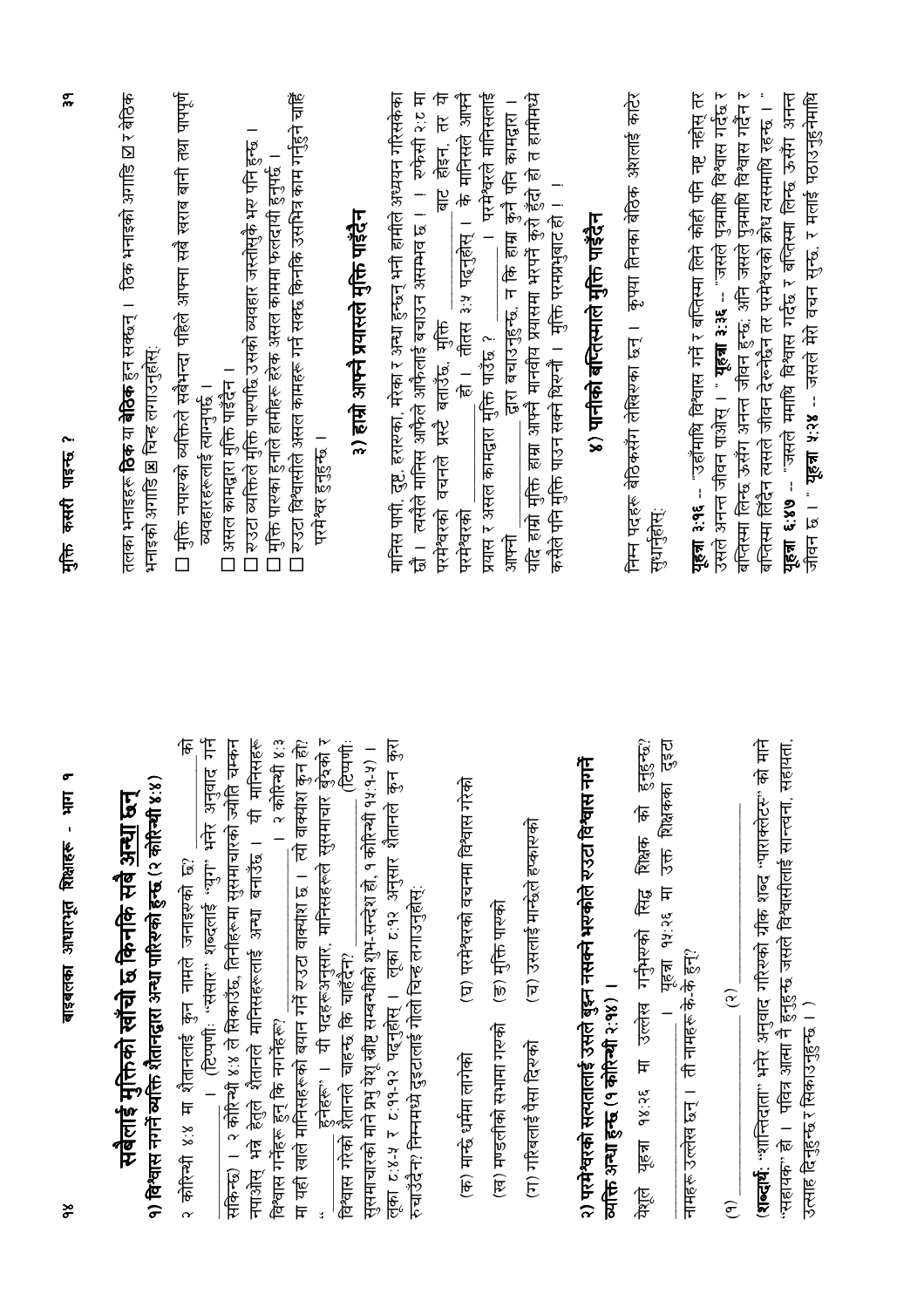| ノン・ディー・エム・デート・・・・・・                                                                                                                                                                                                                                                                                                                                                                                 | ディー・ショット<br>アニノ インニュー                                                                                                                                                                                                             |
|-----------------------------------------------------------------------------------------------------------------------------------------------------------------------------------------------------------------------------------------------------------------------------------------------------------------------------------------------------------------------------------------------------|-----------------------------------------------------------------------------------------------------------------------------------------------------------------------------------------------------------------------------------|
| असल कामहरूले भरिसको जीवनद्वारा यी<br>। कलस्सीका विश्वासीहरूका निर्मित पावलले गरेको प्रार्थना<br>पदनुहोस् (कलस्सी १.९-१०) ।                                                                                                                                                                                                                                                                          | येशूले यूहत्रा १६:१३ मा यस शिक्षकले उनीहरूलाई कुन कुरामा डोऱ्याउनुहुनेछ भनी<br>一臣<br>चेलाहरूलाई प्रतिज्ञा गर्नुभयो?                                                                                                               |
| मुक्ति नपारुको<br>्। विश्वासीले प्रभुको सहायताबिना कतिओटा असल कामहरू<br>परिको देख्न के पावल चाहन्थे ?<br>विश्वासीहरूले प्रभुलाई खुशी<br>गर्न सक्छ (यूहत्रा १५:५) ?                                                                                                                                                                                                                                  | हास<br>गर्नुहुन्छ ।  रोमी ट:९ पढ्नुहोस् ।  यदि रुउटा व्यक्तिभित्र पवित्र आत्मा बास गर्नुहुत्र<br>।   रोमी ट:११ अनुसार हरेक सॉंचो<br><u>१ कोरिन्थी ६.१९ अनुसार हरेक विश्वासीभित्र</u><br>भने ऊ खीष्टको हो कि होइन?                 |
| $\overleftarrow{\mathbb{F}}$<br>नपारुको मानिसले प्रभुलाई मनपर्ने असल कामहरू गर्न सक्छ होला (रोमी ट:ट-<br>यूहत्रा ६:२८-२९ मा प्रभु येशूले भन्नुभस्थनुसार.<br>यूहत्रा ६:२८-२९ मा प्रभु येशूले भनुभस्थनुसार.<br>मनिस्के गर्नपर्ने पहिलो "काम" के हो ?<br>व्यक्तिसँग खीष्ट हुनुहुत्र भन्ने कुरा हामीलाई थाह छ (१ यूहत्रा १:१२) ।<br>खुशी पार्न मानिसले गर्नुपर्ने पहिलो<br>परमेश्वरलाई<br>$\frac{2}{3}$ | पी?<br>। त्यसैले कतिजना खीष्टियनहरूभित्र यस सिद्ध<br>怎<br>$\frac{1}{6}$<br>हामीले<br>$\overline{\mathbb{F}}$<br>के लेमि<br>पश्चिम<br>$\bigoplus_{i=0}^{\infty}$<br>विश्वासीभित्र <i>को</i> बास गर्नुहुन्छ?<br>अनुसार<br>$26-48-2$ |
| वास्तवमा,<br>$\frac{-}{\sqrt{3}}$<br>(हिब्रू ११:६) परमेश्वरलाई खुशी पार्न<br>运                                                                                                                                                                                                                                                                                                                      | १ कोरिन्थी २:९-१६ (सबै मानिस आत्मिक रूपमा अन्धा छन्)<br>शिक्षक अर्थात् सत्यको आत्मा बास गरिरहनुभरुको छ                                                                                                                            |
| निम्नलिखित दुवै भनाइहरू <b>गलत</b> छन् र परमेश्वरको सत्यता नबुरेकाहरूले मात्र<br>यसरी सोच्दछन्                                                                                                                                                                                                                                                                                                      | पद १ - विश्वासीहरूका निम्ति परमेश्वरले तयार पार्नुभरुका कुराहरूको बारेमा हामीले<br>कसरी जान्न सक्छौ? के हामीले ती कुराहरूको बारेमा हाम्रा ऑखाहरूद्वारा जान                                                                        |
| १) "म पापी हुँ भनेर म बुनदछु अनि मुक्ति पाउन मैले रक्सी. चुरोट पिउन छाइनुपर्छ:<br>रुउटा असल मण्डलीमा जानुपर्छ र बाइबल दिनहुँ पढ्नुपर्छ । "                                                                                                                                                                                                                                                          | हाम्रा कानहरूद्वारा?<br>हाम्री विचार-शक्तिद्वारा?<br>सक्छो?                                                                                                                                                                       |
| $\frac{\mathbf{f}}{\mathbf{f}}$<br>بہ<br>لگا<br>तसर्थ,<br>प्रेरित १६:३१ अनुसार, पापीलाई परमेश्वरले के आज्ञा गर्नुभरुको<br>।<br>टि                                                                                                                                                                                                                                                                   | <b>90 - हामीले परमेश्वरको सत्यता सिक्न सक्ने रुउटै उपाय के हो? ठिक</b><br>जवाफमा गौली चिन्ह लगाउनुहोस्:<br>벌                                                                                                                      |
| $\mathbf{I}$<br>नपारुको मानिसले र्सवप्रथम के गरेको परमेश्वर चाहनुहुन्छ ?                                                                                                                                                                                                                                                                                                                            | (क) चार वर्ष कलेज (विशेषतः बाइबल कलेज) गरूर<br>(ख) धर्म र बाइबल सम्बन्धी पुस्तकहरू पढेर                                                                                                                                           |
| २) "मुक्ति पारूपछि मैले आफ्नो इच्छाअनुसार जस्तोसुकै व्यवहार गरे पनि फरक<br>पर्दैन किनकि मुक्ति पाइने कामले होइन, विश्वासले हो ।                                                                                                                                                                                                                                                                     | (ग) परमेश्वरले आफ्नो सत्यता हामीलाई प्रकट गरिदिनुभरूर<br>लामी समयसम्म सोच-विचार गरेर<br>(घ) सुन्दर सूर्योदयलाई हेरेर                                                                                                              |
| तर २ तिमोथी २:१९ अनुसार आफू विश्वासी भरूको दाबी गर्नेलाई परमेश्वरको आज्ञा<br>بہ<br>لگا<br>$\frac{1}{6}$                                                                                                                                                                                                                                                                                             | कोरिन्थी २:१० बाट हामी सिक्छौ, उहाँको सत्यता परमेश्वरले हामीलाई<br>$\widehat{\mathfrak{b}}$<br>$\sigma$                                                                                                                           |
| उसको<br>चालमा<br>निम्ति क्रूसमा के गरिदिनुभयी भनेर बुरुको छ भने. के उसले प्रभुलाई मनपर्ने<br>। यदि कसैले मुक्ति सॉच्चे पारुको छ र खीष्टले                                                                                                                                                                                                                                                           | के त्यहाँ<br>परमेश्वरको बारेमा वा परमेश्वरको सत्यताको बारेमा केही कुरा छ जुनचाहिँ पवित्र<br><u>द्वारा प्रकट गर्नुहुन्छ ।</u>                                                                                                      |
| 医房<br>। मुक्ति पारुको व्यक्तिले<br>हिंड्ने इच्छा गर्छ होला ?                                                                                                                                                                                                                                                                                                                                        | स्मरण होस्, पवित्र आत्मा परमेश्वर हुनुहुन्छ (प्रेरित<br>आत्माले बुझ्नुहुच?                                                                                                                                                        |
| कोरिन्थी<br>जीवन कसको निम्ति बिताउन चाहन्छ (आफ्नै निम्ति कि खीष्टको निम्ति (२ व<br>$\delta$ (kb-k                                                                                                                                                                                                                                                                                                   | <u>१ कोरिन्थी २:१० अनुसार परमेश्वरका गहिराइका कुराहरू र</u><br>गहिरा सत्यताहरू साँच्चे बुझ्ने को हुनुहुन्छ?<br>५:३-४ हेर्नुहोस्) ।                                                                                                |

किन सबै मानिसहरूलाई मक्तिको खाँचो छ ?

 $\tilde{\sigma}$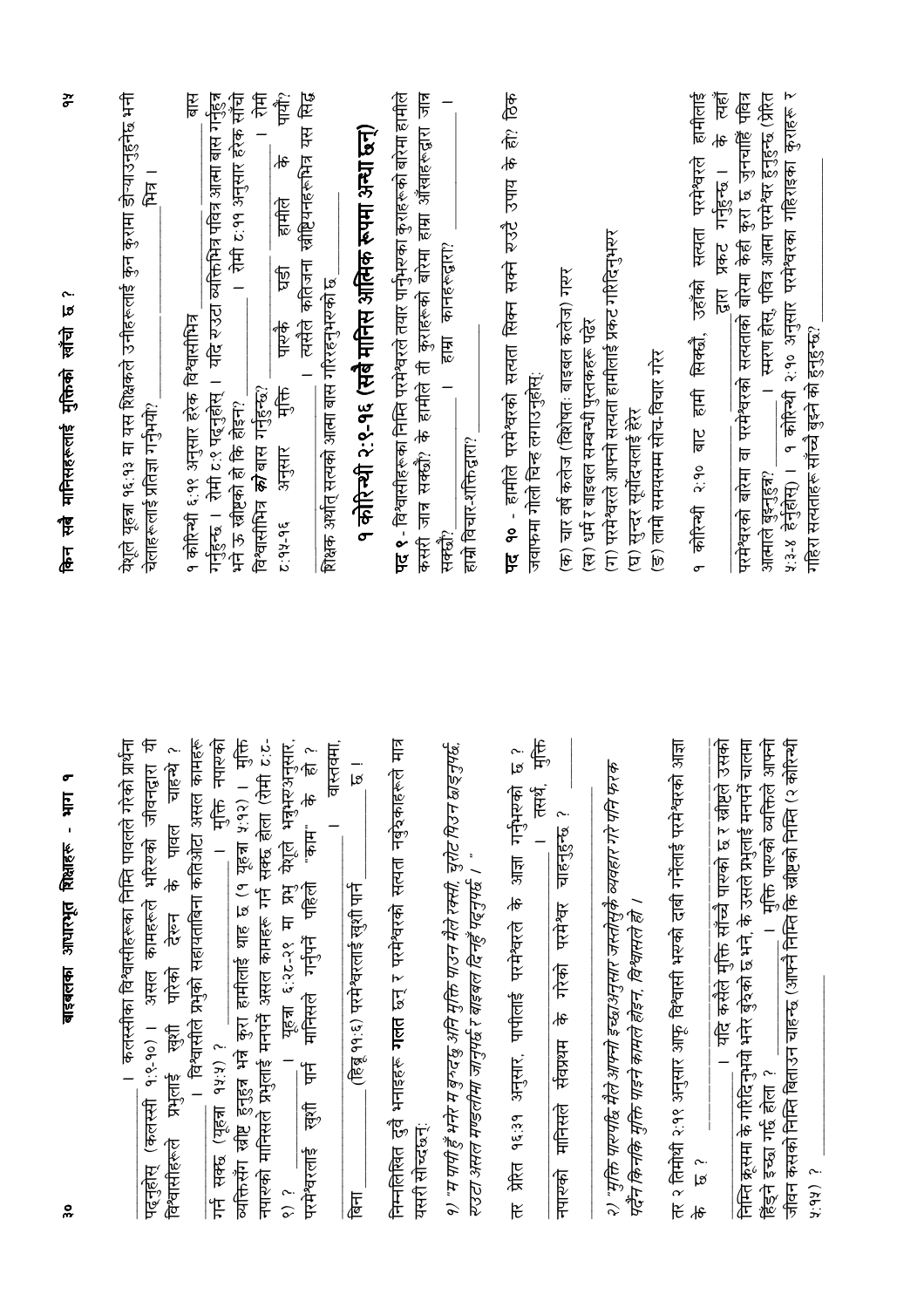| ىپە                            | बाइबलका आधारभूत शिक्षाहरू - भाग                                                                                                                             | $\tilde{\mathbf{r}}$<br>गुक्ति कसरी पाइन्छ ?                                                                                                                |
|--------------------------------|-------------------------------------------------------------------------------------------------------------------------------------------------------------|-------------------------------------------------------------------------------------------------------------------------------------------------------------|
| बुझ्न सक्छ?                    | पद ११ - के कुनै मानिसले परमेश्वरको सहायताबिना परमेश्वरका कुराहरू जान्न र<br>कसले<br>। यस पदअनुसार यी कुराहरू                                                | लाई पठाउनुभयो<br>(रोमी ८:३) ।   थुमाका लागि परमेश्वरलाई सदा प्रशंसा होस् ।<br>नसक्ने काम परमेश्वरले गर्नुभयो जब उहाँले आफ्नै                                |
| $\sum_{i=1}^{\infty}$          | के परमेश्वरका विचारहरू तपाईका विचारहरूभन्दा ज्यादै उच्च र महान् छन्?<br>। यशेया ५५:८-९ पढ्नुहोस् ।                                                          | २) असल कामहरूले मुक्ति पाइँदैन                                                                                                                              |
|                                | के त्यहाँ<br>।  रोमी ११:३३-३४ पद्नुहोस् ।  के प्रभुलाई कुनै शिक्षकको खाँची छ?<br>के त्यहाँ कुनै कुरा छ जो प्रभु जात्रुहुन?                                  | रुफेसी २:१-१०<br>यशैया ६४:६ मा हामी सिक्छौ, हामी सबै अशुद्ध र पापीहरू भरुका हुनाले हाम्रा सबै<br>धार्मिक कामहरु                                             |
|                                | के तपाईलाई शिक्षक चाहिन्छ?<br>हनपद्यी<br>$\overline{\phantom{a}}$<br>यो शिक्षक को<br>कुनै कुरा छ जो तपाई जान्नुहुन्न?                                       | पद्नुहोस् मानिसले असल कामहरू गरेर मुक्ति पाउँदैन भनेर सिकाउने दुइटा<br>सरह छन्।<br>पदहरू भेइाउनुहोस् । ती पदहरू कुन-कुन हुन् ?                              |
|                                | ।   निम्नमध्ये सही भनाइहरूलाई गोली चिन्ह लगाउनुहोस्:                                                                                                        | तीतस ३:१-८ मा मानिसले असल कामहरूद्वारा मुक्ति पाउँदैन भनेर सिकाउने पद                                                                                       |
|                                | २) उहाँ आफैले प्रकट नगरिदिनुभरुसम्म र नसिकाउनुभरुसम्म मैले परमेश्वरको<br>१) म परमेश्वरको सत्यता प्रभुको सहायताबिनै सिक्न सक्छु ।                            | _ । यदि मुक्ति कामहरूबाट पाइने भरुको भरु.<br>मानिसहरूले मुक्ति कमाउनलाई आफूले गरेका थुप्रै कामहरूमा घमण्ड गर्ने ठाउँ हुने<br>रे हो ?                        |
| $\widehat{\widetilde{\bm{z}}}$ | $\mathsf{h}\mathsf{v}$<br>वचनको बारेमा र उहाँको सत्यताको बारेमा कुनै पनि कुरा सिक्नु असम्भव छ ।<br>बाइबलको सही अर्थ के हो भनेर प्रभुले मलाई नदेखाउनुभरुसम्म | थियो । तर परमेश्वरको वचनले मानिसले असल कामहरू गरेर मुक्ति पाउँदैन भन्ने<br>कुरा प्रस्टै सिकाउँछ, तसर्थ जुन व्यक्तिले साँच्चै मुक्ति पारुको छ, उसले          |
|                                | नसिकाउनुभरुसम्म म कहिल्यै यसको सही अर्थ जान्न सक्नेछैन ।                                                                                                    | गर्न पाउँदैन (हेर्नुहोस् रुफेसी २:९, रोमी ३:९ र रोमी ४:१-४) ।                                                                                               |
| सिक्नेछू ।                     | अरु धेरै<br>४) म अफि पनि बाइबल बुझ्न सक्छु, तर प्रभुको सहायताले सायद म                                                                                      | १८.९-१४ मा के फरिसीले आफ्ना असल काममा घमण्ड गरेको थियो ?<br>उसको घमण्ड गराइ कुन पदमा उल्लेख छ ?<br>्का<br>टू                                                |
| ᄫ                              | 9२ - मुक्ति पारुकै घड़ी हरेक विश्वासीले के पाउँछ?                                                                                                           | थियो (१३-१४ पदहरू हेर्नुहोस्) ?<br>फरिसीले मुक्ति पारण्को<br>$\frac{1}{2}$<br>$\frac{1}{6}$                                                                 |
|                                | 医包<br>हामीलाई<br>। यस पदले हामीलाई सिकाउँछ, उहाँले                                                                                                          |                                                                                                                                                             |
|                                | शिक्षक<br>परमेश्वर<br>信<br>$\overline{5}$<br>हामीले<br>चाहनुहुन्छ, यसैकारण उहाँले हामीलाई पवित्र<br>कराहरूलाई                                               | स्वर्गमा प्रभुकै सामु आफू उभिनुपरेको कल्पना गर्नुहोस् ।  तपाईले उहाँलाई के<br>भन्नुहुनेथ्यो होला ?  तलको रुउटामा ठिक चिन्ह लगाउनुहोस्:                      |
| चाहनुहन्छ?                     | परमेश्वर<br>् । १ कोरिन्थी १४:२० पढ्नुहोस् ।  उहाँको सत्यता<br>$\frac{1}{6}$<br>हुनलाई दिनुभरुको छ। तपाईले उहाँको सत्यता बुइनुभरुको                         | □ "प्रभु, म तपाईप्रति विश्वासयोग्य भरूकोले र मैले रुउटा असल जीवन बिताउन र                                                                                   |
|                                | बुइने सवालमा परमेश्वर के चाहनुहुन्छ -- हामी बालकै रहेको कि पूरा बढेको मानिस                                                                                 | तपाईको दृष्टिमा मनपदों कामहरू गर्न सक्दो प्रयास गरेकोले नै म यहाँ स्वर्गमा                                                                                  |
| बनको?                          |                                                                                                                                                             | :<br> -<br> I                                                                                                                                               |
| सिकाइस्र सिक्छों?              | पद १३ - हामी परमेश्वरको सत्यता हाम्रो आफ्नै बुद्धिले सिक्छौ कि पवित्र आत्माद्वारा                                                                           | □ "प्रभु, खीष्ट येशूले मलाई प्रेम गर्नुभई मेरा पापहरूको निम्ति क्रूसमा मरिदिनुभरुको<br>कारणले मात्र म यहाँ स्वर्गमा छु ।   खीष्टको सिद्ध बलिदानको कारण म आज |
|                                | <b>पद १४ - "शा</b> रीरिक मानिस" मुक्ति नपारुको मानिस हो ।  यस पदले हामीलाई                                                                                  | यहाँ हुन पारुको छु । "                                                                                                                                      |
|                                | सिकाउँछ, परमेश्वरको सत्यताबारे मुक्ति नपारुको प्रत्येक पुरुष, महिला, केटा र केटी                                                                            | प्रभुलाई मनपर्ने असल-असल कामहरू गर्न सक्षम तुल्याउनका लागि विश्वासीभित्र                                                                                    |

 $\frac{8}{3}$ 

(फिलिप्पी २:१३ र हिंबू १३:२०-२१) ?

हनुहन्छ ?

 $\overline{\mathcal{F}}$ 

काम गर्नुहुने

अन्धा हुन्छ । के शारीरिक मानिसले परमेश्वरको वचनको सत्यताहरू ग्रहण गर्न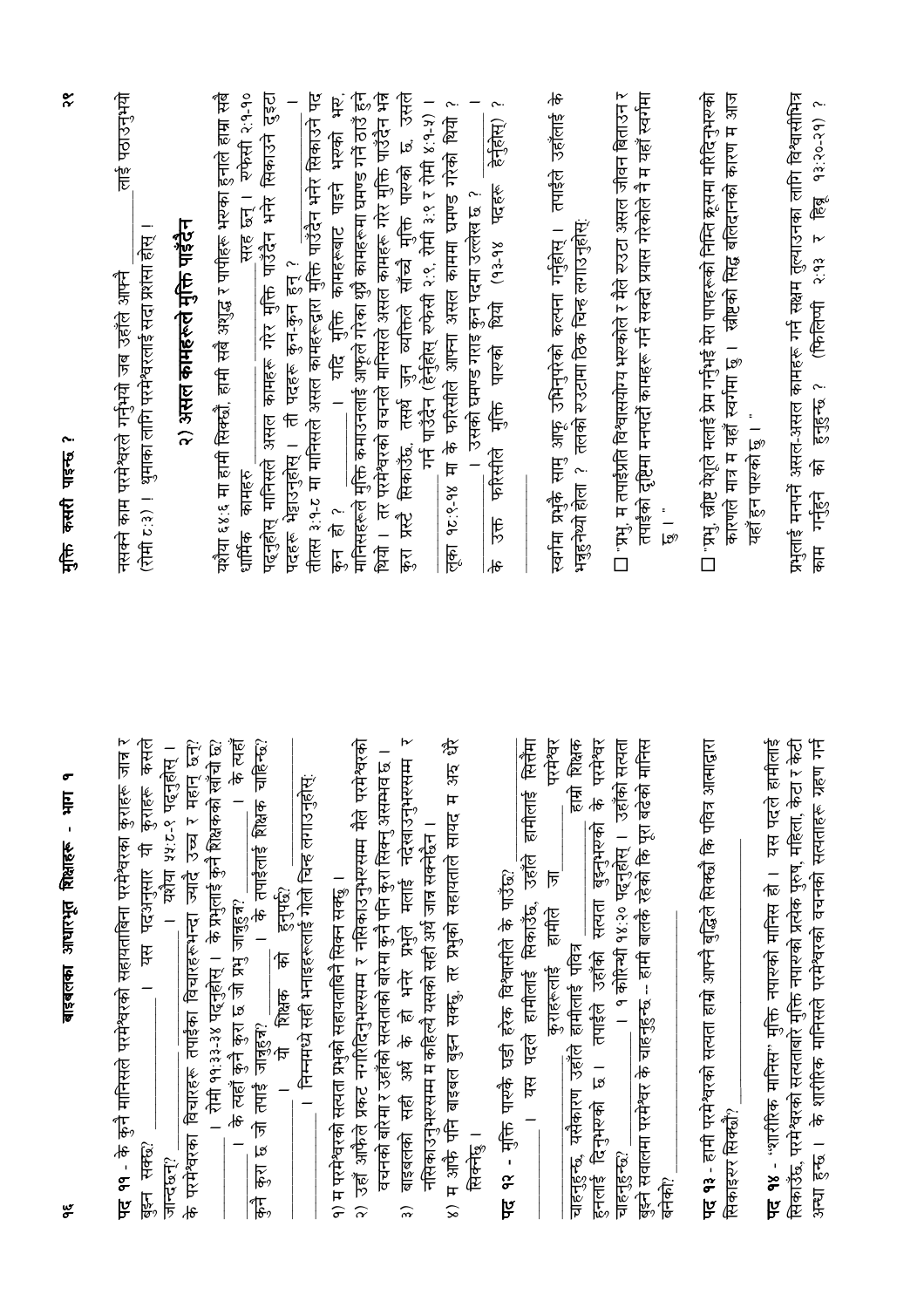|                                | సి<br>$\sim$<br>किन सबै मानिसहरूलाई मुक्तिको साँचो छ                                                                                                                                                                                                                                                                                                                                                                                                                  |
|--------------------------------|-----------------------------------------------------------------------------------------------------------------------------------------------------------------------------------------------------------------------------------------------------------------------------------------------------------------------------------------------------------------------------------------------------------------------------------------------------------------------|
|                                | कुनै मानिसलाई बाइबलबाट केही कुरा बताउनुहुँदा, उसले तपाईको खिल्ली उडाउँछ<br>र्गाद्दे उसले परमेश्वरको<br>सक्छ?<br>मुक्ति नपारुको मानिसलाई परमेश्वरको सत्यता कस्तो लाग्छ<br>यसकारण तपाईले मुक्ति नपारुको<br>के उसले तिनीहरूलाई जान्न र बुझ्न<br>वचन बुझ्न सकेन भने के तपाईले यसमा अचम्म मात्रुपर्छ?<br>$\overline{a}$<br>भने के तपाईले यसमा अचम्म मात्रुपर्छ?<br>भनेर दर्शाउने शब्द कुन हो?<br>सक्छ?                                                                     |
| $\overline{a}$                 | शारीरिक मानिस (मुक्ति नपारुको मानिस) सँग के<br>१ कोरिन्थी २:१४ मा ''शारीरिक'' भनेर अनुवाद गरिरुको ग्रीक शब्दलाई यहूदा १९ मा<br>"विलासी" भनेर अनुवाद गरिरुको छ । यसरी यहूदा १९ बाट हामी सिक्छौ कि<br>हुँदैन । हामीले<br>यसभन्दा अघि सिकिसकेको आधारमा, ती रुकमात्र व्यक्ति <b>को</b> हुन् जसले हामीलाई<br>।  यदि कसैसँग यस शिक्षक हुनुहुत्र भने, के उसले सत्यता सिक्न<br>परमेश्वरको सत्यता सिकाउन र प्रकट गराउन सक्नुहुन्छ?<br>शारीरिक (विलासी) मानिस हो जससँग<br>सक्छ? |
| ᆮ                              | येशूले हाम्रो निम्ति क्रूसमा गर्नुभरुको कार्य रुउटा शारीरिक मानिसले बुन्दछ?<br>। १ कोरिन्थी १.१८ पढ्नुहोस् ।<br>$\overline{\phantom{0}}$<br>यस शिक्षक हुनुहुन्छ?                                                                                                                                                                                                                                                                                                      |
| ᡰ᠇                             | ।   मुक्ति नपारुको व्यक्तिले कूसप्रति कस्तो धारणा राख्दछ?<br>क्रूसमा<br>मर्नुभरुको मुक्तिदातामाथि विश्वास गर्नु नै मुक्ति पाउने रुउटै उपाय हो भनेर तपाईले<br>उसको धारणालाई ठिकसँग बयान गर्ने शब्द कुन हो?                                                                                                                                                                                                                                                             |
| $\overline{\mathbf{x}}$<br>丘 木 | १ कोरिन्थी १.१८ अनुसार कस्तो व्यक्तिले<br>केवल परमेश्वरले मात्र अन्धाका आँखा खोलिदिन सक्नुहुन्छ ।  शारीरिक मानिस<br>कसेलाई बताउनुहुँदा, यदि उसले तपाईलाई मूर्ख ठान्दछ भने के तपाईले यसमा<br>क्रूसको अर्थलाई सॉच्चे बुरुको हुन्छ?<br>अचम्म मान्नपद्ध?                                                                                                                                                                                                                  |
| ヒホ ビホ                          | रुउटा नयाँ जन्मेको बालकले रै, उसले परमेश्वरको वचनको विशुद्ध दूधको तिर्सना<br>गर्न थाल्दछ जसद्वारा उसले सिक्न सक्छ, जसद्वारा ऊ बढ्न सक्छ (१ पत्रुस २:२)<br>शारीरिक मानिसको औंखा खोलिदिन सक्नुहुन्छ, नयाँ जन्मको आश्वर्यकर्मद्वारा<br>केवल परमेश्वरले मात्र रुउट<br>(यूहत्रा ३:३-५) ।   नयाँ जन्म पारुकै घडी रुउटा मानिसले पवित्र आत्मा पाउँदछ,<br>आंत्मिक अन्धा हो र उसले सत्य बुझ्न सक्दैन ।<br>त्यहाँदेखि पवित्र आत्मा उसको शिक्षक हुनुहुनछ                          |

बाइबलका आधारभूत शिक्षाहरू - भाग

व्यवस्थालाई पूर्ण रूपले पालन गर्ने रुउटै मात्र व्यक्ति को हुनुहुन्थ्यो लागिरहनुपर्छ । के रुउटा पापीले त्यसो गर्न सक्छ ?

# परमेश्वरका दस आज्ञालाई विचार गर्नुहोस्

(प्रस्थान २०; व्यवस्था १)

## इमानदार भई जवाफ दिनुहोस्

- के तपाईले आफ्नो जीवनमा स्थै नै परमेश्वरम् च क्री निर्माण दिनस्*व* بہ<br>لگا
	- के तपाईले कहिल्यै परमेश्वरको नाम व्यर्थमा उच्चारण गर्नुभरुको छ ?
		- के तपाईले कहिल्यै अर्काको कुनै चीज चोर्नुभरुको छ ?
- के तपाईले कहिल्यै हृदयमा व्यभिचार गर्नुभरुको छ (मत्ती १:२८) ?
	- के तपाईले कहिल्यै अरुसित भरूको चीजको लोभ गर्नुभरूको छ ?
- के तपाईले कहिल्यै यूट बोल्नुभरुको छ ? के तपाईले कहिल्यै अदालतम
- ठूट बोल्नुभरुको छ ?<br>के तपाईले रुकैपटक मात्र भरु पनि आफ्ना बाबु-आमाको आज्ञा उल्लङ्ग

गर्नुभरुको छ ?

दोषी छु । " (रोमी ३:१९) भन्न मात्र सक्छ । तर, खुशीको कुरा, व्यवस्थाले गर्नै सक्छ । परमेश्वरको पवित्र र धर्ममय व्यवस्थाको सामु उभिने पापी मानिसले "ग दिन सक्दैन (गलाती ३:२१), त्यसले केवल दोषी ठह<sup>्</sup>याउन मा होते. ज हुन्छ" (रोमी ३:२०) । व्यवस्थाले मानिसलाई कहिल्यै मुक्ति दिन सक्दैन, यसत मरमेश्वरले व्यवस्था दिनुभयो जसले हामीलाई थुमाकहॉ डोन्याउँदछ जो प्रभु दे इनुहुन्छ जसले संसारको पापलाई उठीई लानुहुन्छ । व्यवस्थाले कहिल मानिसलाई ऊ सॉच्ची नै कति पापी छ भनेर देखाउनलाई नै परमेश्वरको पवि क्रेवल उसलाई मुक्तिदाताको खाँचो देखाउन सक्छ । रुनालाई विचार गरौ । रेनाले अनुहार फोहर छ भनेर देखाउने काम गर्छ । तर अनुहार धुनलाई रुना प्रयो ारिंदैन । रुेनाले हामीलाई साबुन र पानीतर्फ डोऱ्याउने काम गर्छ । त्यसरी हारा व्यवस्था दिइरण्को हो, "किनकि

 $\frac{2}{3}$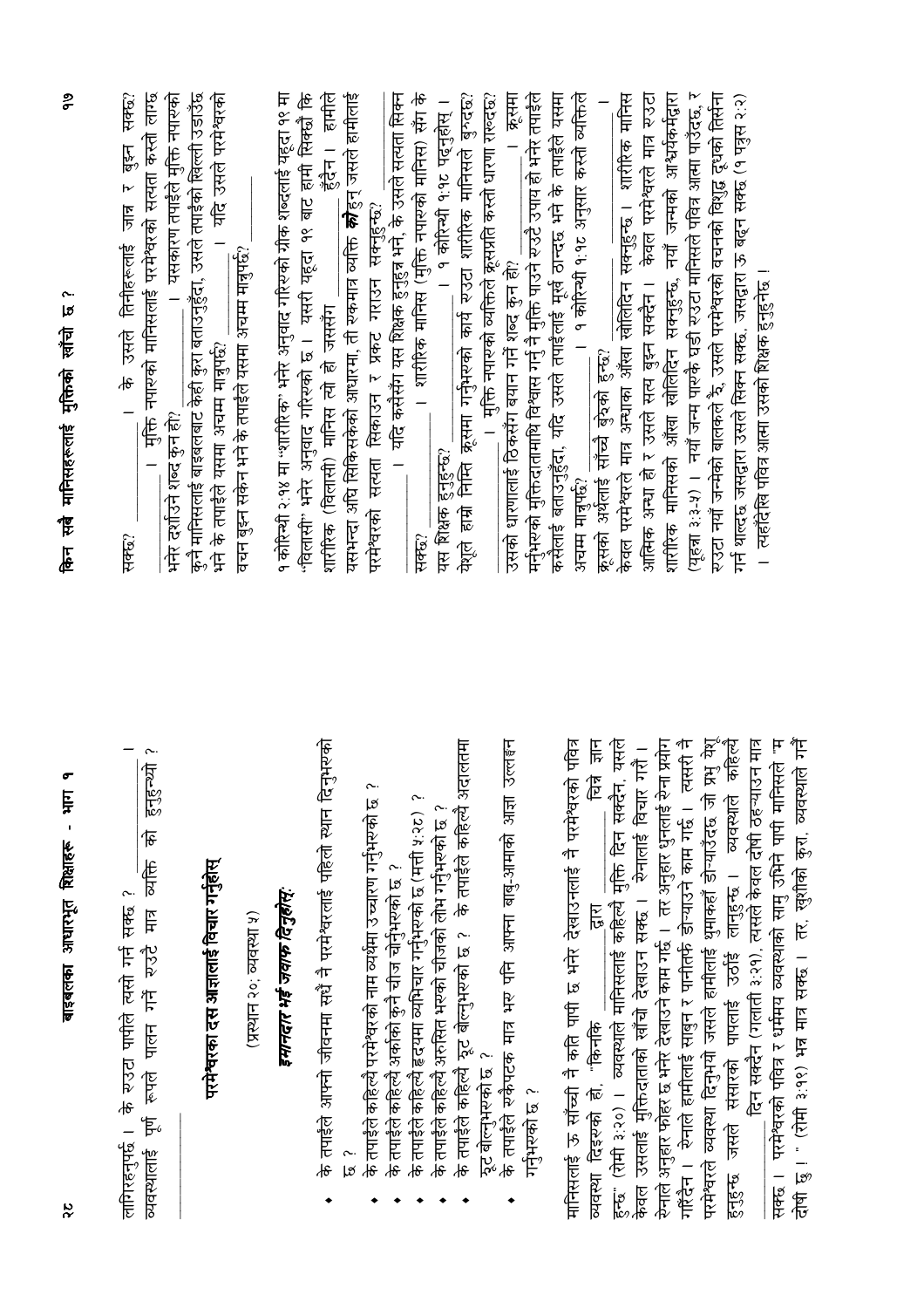|                                                                                                                                                                         | मंक्ति कसरी पाइन्छ ?                                                                                                                                                                                               |
|-------------------------------------------------------------------------------------------------------------------------------------------------------------------------|--------------------------------------------------------------------------------------------------------------------------------------------------------------------------------------------------------------------|
| विश्वासी<br>आसिक मानिसले<br><b>IDPRES</b><br><b>पद १४</b> - आत्मिक मानिस त्यो हो जोसँग पवित्र आत्मा हुनुहुन्छ ।<br>हो जसले पवित्र आत्मालाई आफ्नो शिक्षक हुन दिस्पको छ । | <u>१) व्यवस्था पालन गर्ने प्रयासले मुक्ति पाईंदैन</u>                                                                                                                                                              |
| र म तपाईको<br>परमेश्वरको वचनलाई प्रेम गर्दछ (भजनसङ्ग्रह ११९.९७), र निरन्तर उसको प्रार्थना<br>खोलिदिनुहोस्<br>ारेमः<br>lë<br>hc<br>।<br>सि                               | रोमी ३:२० अनुसार व्यवस्था पालन गरेर कतिजना मानिसहरू परमेश्वरको सामु धर्मी                                                                                                                                          |
| तेशन<br>$\frac{1}{\overline{c}}$                                                                                                                                        | मानिसहरू<br>$\frac{1}{6}$<br>भूम<br>ठहरिनेछन् ?                                                                                                                                                                    |
| सकूँ" (भजनसङ्ग्रह ११९.१८ )                                                                                                                                              | ।   यदि मानिसहरूले व्यवस्था पालनद्वारा मुक्ति पाउन सक्ने<br>$3.98$ ?<br>(गलाती<br>ठहरिनेछन्<br>कामहरूद्वारा<br>ञ्चवस्थाका                                                                                          |
|                                                                                                                                                                         | $2:29)$ ?<br>के खीष्ट कूसमा मर्नु आवश्यक पर्थ्यों (गलाती<br>$\frac{R}{4}$<br>भरुको                                                                                                                                 |
|                                                                                                                                                                         | <u>।</u> रोमी ७:१२ मा व्यवस्था भनेको कस्तो कुरो हो भनी<br>$\widehat{\widetilde{\phantom{w}}}\hspace{0.2cm}$                                                                                                        |
|                                                                                                                                                                         | $\frac{1}{6}$<br>के पापी मानिसले परमेश्वरको पवित्र<br>व्यवस्थालाई पालन गर्न सक्छ (रोमी ७:७-१४ पदनुहोस्) ?<br>$\overline{\phantom{a}}$<br>$\widehat{\widetilde{\mathbf{z}}}$                                        |
|                                                                                                                                                                         | <u>पापी मानिसले १० आज्ञाहरू पूर्ण रूपले पालन गर्न सक्छ (प्रस्थान २०:१-१७</u>                                                                                                                                       |
|                                                                                                                                                                         | आज्ञामध्ये रुउटा आज्ञा मात्र तोडेको व्यक्तिको विचार गर्नुहोस् ।  के उसले<br>परमेश्वरका सबै<br>याकूब २:१० पद्नुहोस् ।<br>हेर्नुहोस्) ?                                                                              |
|                                                                                                                                                                         | । के ऊ दोषी ठहरिन्छ ?<br>व्यवस्थालाई तोडेको ठहरिन्छ ?                                                                                                                                                              |
|                                                                                                                                                                         |                                                                                                                                                                                                                    |
|                                                                                                                                                                         | रुकै ठाउँमा मात्र चुँडिरुको रुउटा  सिक्रीलाई विचार गरौ                                                                                                                                                             |
|                                                                                                                                                                         | ල<br>Ø                                                                                                                                                                                                             |
|                                                                                                                                                                         |                                                                                                                                                                                                                    |
|                                                                                                                                                                         |                                                                                                                                                                                                                    |
|                                                                                                                                                                         |                                                                                                                                                                                                                    |
|                                                                                                                                                                         | । व्यभिचार कहिल्यै नगरेको तर<br>। व्यवस्था पालनद्वारा मुक्ति<br>हत्याचाहिं गरेको रुउटा व्यक्तिको विचार गरौ ।  के उसले परमेश्वरको व्यवस्थालाई<br>तोडेको ठहरिन्छ (याकूब २:११) ?<br>के यी रूउटा चुँडिरूकी सिक्री ही ? |
|                                                                                                                                                                         | गनेलाई<br>पाउन खोज्नेले के गर्नुपर्द्ध भन्ने कुरा गलाती ३:१० ले बताउँछ ।   उसले व्यवस्थाको<br>कुराहरूमा तिनलाई<br>पुस्तकमा लेखिरुका                                                                                |
|                                                                                                                                                                         | స్థ                                                                                                                                                                                                                |

बाइबलका आधारभूत शिक्षाहरू - भाग १

 $\frac{1}{2}$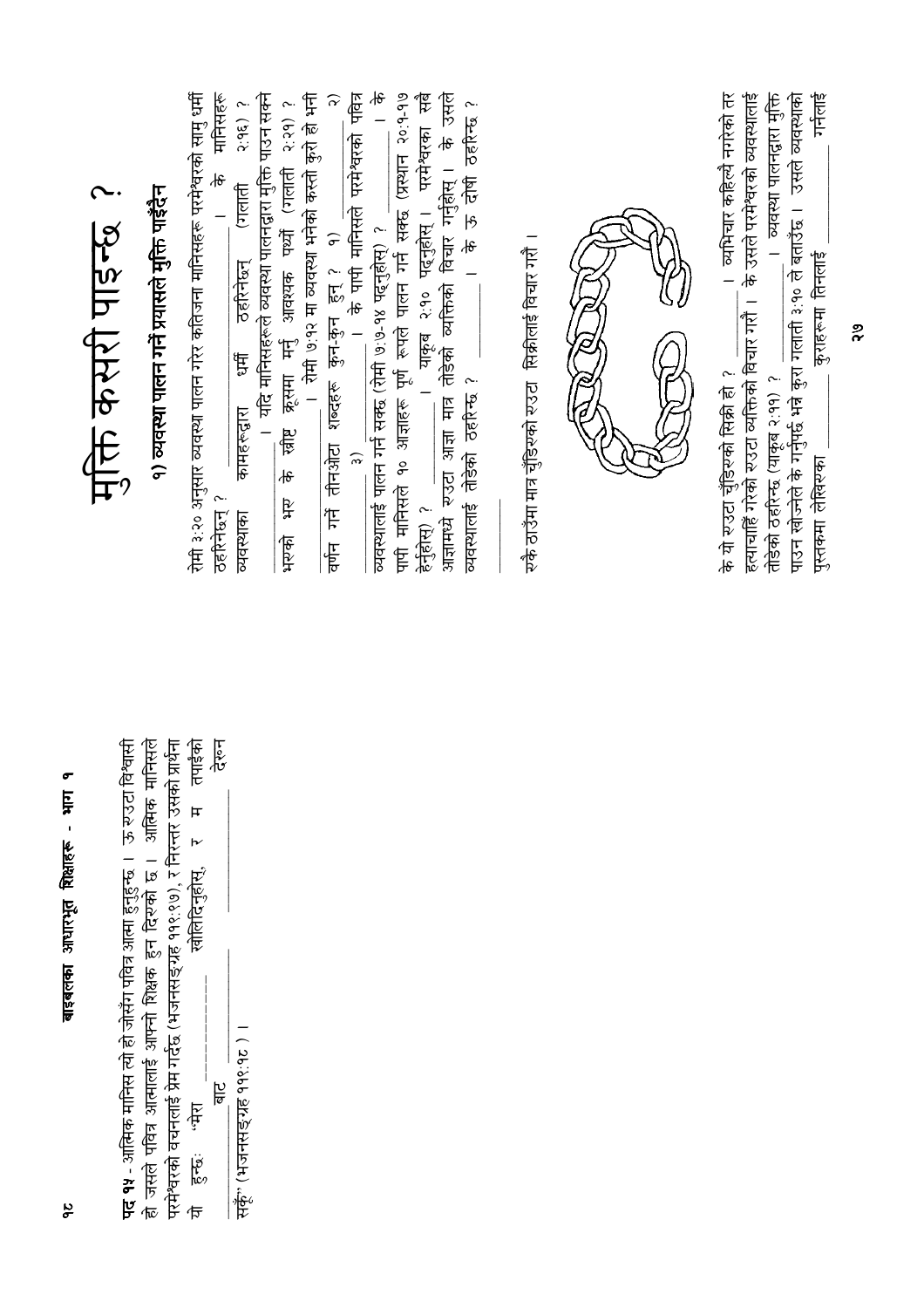| ख़ीष्ट मर्नु किन आवश्यक<br>थिया?<br>परिचय                                                                                                                                                                                                                                                                                                                                                                                                        | २२<br>पृष्<br>।   स्त्रीष्टको कुरा कादन पत्रुसलाई कसले उक्सायो (पद २३)?<br>पदनुहोस् । त्यसबेला पत्रुसले येशू मर्नुं आवश्यक छ भनी विश्वास गरे?<br>र तेस्री द्वित<br>आवश्यक छ भनी उहाँ जान्नुहुन्थ्यो ।  के येशूले आफ्नो<br>।<br>चि<br>मत्ती १६:२१ मा प्रभु येशूले भन्नुभयो, उहाँलाई यरुशलेम जानु आ<br>मृत्यु <b>आवश्यक</b> छ भनेर सोच्नुभरुको थियो?<br>refer strip   | $30)$ ?<br>सजिलै बचाउन सक्थे । (टिप्पणी: रुउटा रोमी पल्टनमा ३००० देखि ६०००<br>१८:२-६ पद्नुहोस् ।   जब येशूले "म उही हुँ" भन्नुभयो, तब अफिसरहरूको जत्थालाई<br>यूहत्रा १०:११-१८ अध्ययन गरौ ।  पद ११ अनुसार येशूले आफ्नो प्राण स्वेच्छापूर्वक<br>अर्पण गर्नुभरुको थियो कि उहाँको प्राणलाई अरुहरूले उहाँबाट खोसेका थिरु?<br><u>। क्रूसमा उहाँको मर्ने समय</u><br>मत्ती २६:४७-४४ । हामी पद १३ मा सिक्छौ, येशूले त्यस घडी रुउटा प्रार्थना गर्न<br>दिनुहुनेथ्यो ।  ती स्वर्गदूतहरूले येशूलाई उहाँका शत्रुहरूबाट<br>यहचा<br>पेश्ले<br>सक्यो?<br>मद १४ मा<br>थियो (पट<br>। लुका ४:२८-३० पढ्नुहोस् ।<br>लेजान<br>के भरूको<br>खोसेर<br>आउन अघि नै के प्रभुका शत्रुहरूले उहाँलाई मार्न सक्थे?<br>जवानसम्म हुन्थे) ।  के येशूले यस्तो प्रार्थना गर्नुभयो?<br>कसले<br>भन्नुभयो, "म भेडाहरूका निर्मित आफ्नो प्राण<br>्रीहरू<br>रि<br>उहाँलाई<br>प्राणलाई<br>भीडले येशूलाई मार्न खोज्दा<br>सक्नुहुन्थ्यो अनि पिताले<br>पुत्रको<br>परमेश्वरको<br>दिनुभयो? |
|--------------------------------------------------------------------------------------------------------------------------------------------------------------------------------------------------------------------------------------------------------------------------------------------------------------------------------------------------------------------------------------------------------------------------------------------------|---------------------------------------------------------------------------------------------------------------------------------------------------------------------------------------------------------------------------------------------------------------------------------------------------------------------------------------------------------------------|------------------------------------------------------------------------------------------------------------------------------------------------------------------------------------------------------------------------------------------------------------------------------------------------------------------------------------------------------------------------------------------------------------------------------------------------------------------------------------------------------------------------------------------------------------------------------------------------------------------------------------------------------------------------------------------------------------------------------------------------------------------------------------------------------------------------------------------------------------------------------------------------------------------------------------------|
| । रुक पवित्र परमेश्वरले पापको इन्साफ गर्नुपर्छ र पापको खातिर दण्ड दिनुपर्छ ।<br>□ आगोको श्रीललाई दौस्रो मृत्यु भनिन्छ जहाँ पुग्नेहरूले पवित्र परमेश्वरको<br>रूक निष्पक्ष र धर्मी न्यायधीश त्यो हो जसले अपराधीलाई दण्ड दिँदैन ।<br>□ मृत्यु दण्ड भनेको हामी केवल शारीरिक रूपमा मात्र मर्नेछौ ।<br>कसैले पनि आगोको श्रीलमा अनन्तकाल बिताउनेछैन ।<br>उपस्थितिबाट अलग भई अनन्त दण्ड भौग्नुपर्ने हुन्छ ।<br>सबैले आगोको श्रीलमा अनन्तकाल बिताउनेछन् । | □ परमेश्वरले संसारलाई दोषी ठहराउन नै आफ्नो पुत्रलाई संसारमा पठाउनुभयो<br>□ परमेश्वरले हाम्रा पापहरूलाई बिर्सिदिरूर नै हामीप्रति आफ्नो महान् प्रेम प्रकट<br>। येशू मेरो स्थानमा मरिदिनुभयो भन्नु उहाँ मेरो लागि मर्नुभयो भन्नु हो ।<br><u>]</u> येशू जी धर्मी हुनुहुन्थ्यो, म अधर्मीको निम्ति मर्नुभयो ।<br>म बचाइयोस् भन्ने हेतुले येशु मर्नुभयो ।<br>$\frac{1}{1}$ | □ मेरा पापहरूका निम्ति प्रभु केए खीष्टले मृत्यु दण्ड भौगिदि नुभयो भनी म आफ्नो<br>सारा हृदयले विश्वास गर्दछु ।   उहाँले मेरा निम्ति क्रूसमा जे गरिदिनुभयो<br>□ परमेश्वरले हाम्रा पापहरूका निम्ति मर्न आफ्नो पुत्रलाई पठास्थ नै हामीप्रति<br>त्यसका निम्ति म सदा-सर्वदा धन्यवादी हुनेछु<br>आफ्नो महान् प्रेम प्रकट गर्नुभयो ।                                                                                                                                                                                                                                                                                                                                                                                                                                                                                                                                                                                                              |

बाइबलका आधारभूत शिक्षाहरू - भाग १

 $\frac{\alpha}{\sigma}$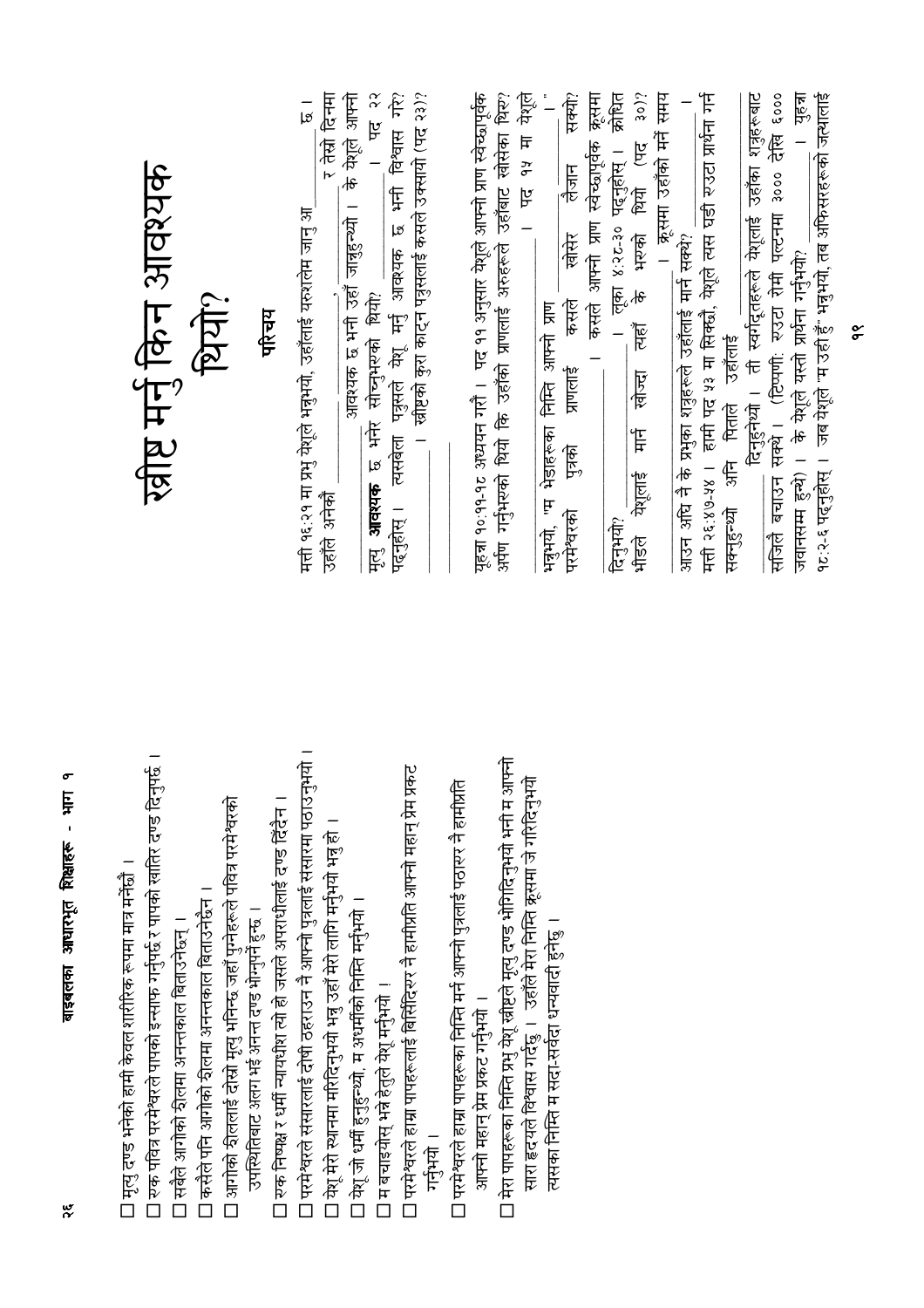| उसे मेर<br>हातमा<br>उक्त परिस्थितिको नियन्त्रण वास्तवमा कसको हातमा थियो: अफिसरहरूको<br>र्के भयौ?                                                                        | 怎<br>कसले त्यो दण्ड<br>तसर्थ हाम्रा पापहरूको दण्ड कसले भोग्नुभयो?<br>को योग्य थियो?<br>पापहरूको दण्ड भौग्न                                           |
|-------------------------------------------------------------------------------------------------------------------------------------------------------------------------|------------------------------------------------------------------------------------------------------------------------------------------------------|
| कि येशू खीष्टको हातमा?                                                                                                                                                  | हुनुहुन्ध्यो?<br>खीष्टले कसका पापहरू आफ्नो शरीरमा क्रूसमाथि<br>योग्य<br>दण्डको<br>$\frac{1}{2}$<br>ी<br>उन्<br>$\frac{1}{2}$<br>यदापि<br>भौगिदिनुभयो |
| थियो?<br>३:१४ पढ्नुहोस् ।  के मानिसका पुत्र कृसमा उचालिनु <b>आवश्यक</b><br>यूहचा                                                                                        | पापहरूका निर्मित खीष्टले कतिपल्ट दुःख<br>बोकनुभयो?                                                                                                   |
| ।   मानिसका पुत्र क्रूसमा (सही उत्तरमा गोलो चिन्ह लगाउनुहोस्)                                                                                                           | । त्यसैले ख्रीष्टलाई फेरि क्रूसमा<br>भौग्नुभयौ? (१ पत्रुस ३:१८)?                                                                                     |
| (ग) उचालिन सक्नुहुन्थ्यो<br>(क) उचालिनु राम्री हुन्थ्यी                                                                                                                 | यस पदमा बताइरुको धर्मी व्यक्ति को हुनुहुन्छ?<br>$\frac{1}{\sqrt{6}}$<br>अधर्मीहरूचाहि<br>मर्नु आवश्यक छ?                                             |
| उचालिन सम्भव थियो<br>ত্ৰি<br>(ख) उचालिनैपर्थ्यो                                                                                                                         | $\sum_{n=0}^{\infty}$<br>हामीलाई<br>निमि मर्नुभयो,<br><b>IRIL</b><br>खेळि                                                                            |
|                                                                                                                                                                         | लाई। २ कोरिन्थी श.२१<br>$\frac{1}{6}$                                                                                                                |
|                                                                                                                                                                         | को होम्र<br>पद्नुहोस् ।  कसले पापै जात्रुहुत्रथ्यो?                                                                                                  |
| हामीले देख्यौ कि येशू क्रूसमा मर्नु <b>अपरिहार्य</b> थियो ।   हामीले अब यो जान्न आवश्यक<br>छ: उहाँ मनैं पर्ने कारण के थियो त? प्रभु येशू मर्न किन आवश्यक थियो भनी बुझ्न | । उहाँ के कारणले पाप<br>निम्ति पाप तुल्याइनुभया?                                                                                                     |
| हामीले सुसमाचारका चारऑटा अधारभूत तथ्यहरूलाई अध्ययन गर्नेछौ ।                                                                                                            | तुल्याइनुभयो?                                                                                                                                        |
| सुसमाचारका चार आधारभूत तथ्यहरू                                                                                                                                          | पदहरूलाई गोली चिन्ह लगाउनुहोस्                                                                                                                       |
| तथ्य १ – परमेश्वरका सामु सबै मानिसहरू दोषी छन्                                                                                                                          |                                                                                                                                                      |
|                                                                                                                                                                         |                                                                                                                                                      |
| संसार<br>मुख चुप रहोस् र<br>$3.98 - F$<br>凭                                                                                                                             |                                                                                                                                                      |
| 尓<br>ठहरियोस् । " हामीले अधि<br>$\overline{\overline{\overline{t}}}$<br>ब्रि                                                                                            | तलका भनाइहरू <b>ठिक</b> या <b>बेठिक</b> हुन सक्छन् ।  ठिक भनाइको अगाडि ⊠ र बेठिक                                                                     |
| अध्ययन गरिसकेका छौ कि सबै मानिस पापी र दुष्ट छन् हामी धर्मी न्यायधीश अर्थात्<br>परमेश्वरका  सामु  कस्तो  फैसला  पाउन  योग्यको  छौ?  "दोषी"  कि  "निर्दोष"?              | भनाइको अगाडि <b>⊠</b> चिन्ह लगाउनुहोस्:                                                                                                              |
|                                                                                                                                                                         | □ खीष्टका शत्रुहरूले उहाँलाई कुनै पनि बेला मार्न सक्थे ।                                                                                             |
|                                                                                                                                                                         | □ पेशूले स्वेच्छापूर्वक आफ्नो प्राण क्रूसमा अर्पण गर्नुभयो ।                                                                                         |
| $\mathcal{P}_{\alpha\gamma}$<br>पहिलो तष्यको चित्र                                                                                                                      | । हाम्रो मुक्ति सम्भव तुल्याउन खीष्ट मर्नु अपरिहार्य (आवश्यक) थियो ।                                                                                 |
|                                                                                                                                                                         | पत्रुसले खीष्ट मारिनुभरुको देरून चाहेनन् ।                                                                                                           |
| <b>RANGE</b><br>$\mathcal{L}$<br>$\frac{1}{10}$ $\frac{1}{10}$ $\frac{1}{10}$ $\frac{1}{10}$ $\frac{1}{10}$ $\frac{1}{10}$ $\frac{1}{10}$ $\frac{1}{10}$<br>$(1 + 2)$   | □ सारा संसारका धर्मी न्यायकर्ताले तपाईलाई जाँच्नु भरुपछि यस्तो फैसला<br>गनुहुनेछ: "यो व्यक्ति निर्दोष छ । "                                          |
| <b>RIVERS</b><br>À,<br>F                                                                                                                                                | □ परमेश्वरका सामु सबै दोषी छन्, तर परमेश्वर प्रेमिलो र दयालु हुनुभरुकाले, हाम्रो                                                                     |
| $\hat{\pi}$                                                                                                                                                             | दोषको खातिर त्यहाँ कुनै दण्ड हुनेछैन ।                                                                                                               |
| <b>RES</b><br>पूजी                                                                                                                                                      | □ पापको ज्यालास्वरूप हामी सित्तैमा स्वर्ग जान पाउनेछौ                                                                                                |

 $\vec{\alpha}$ 

स्रीष्ट मर्नु किन आवश्यक थियो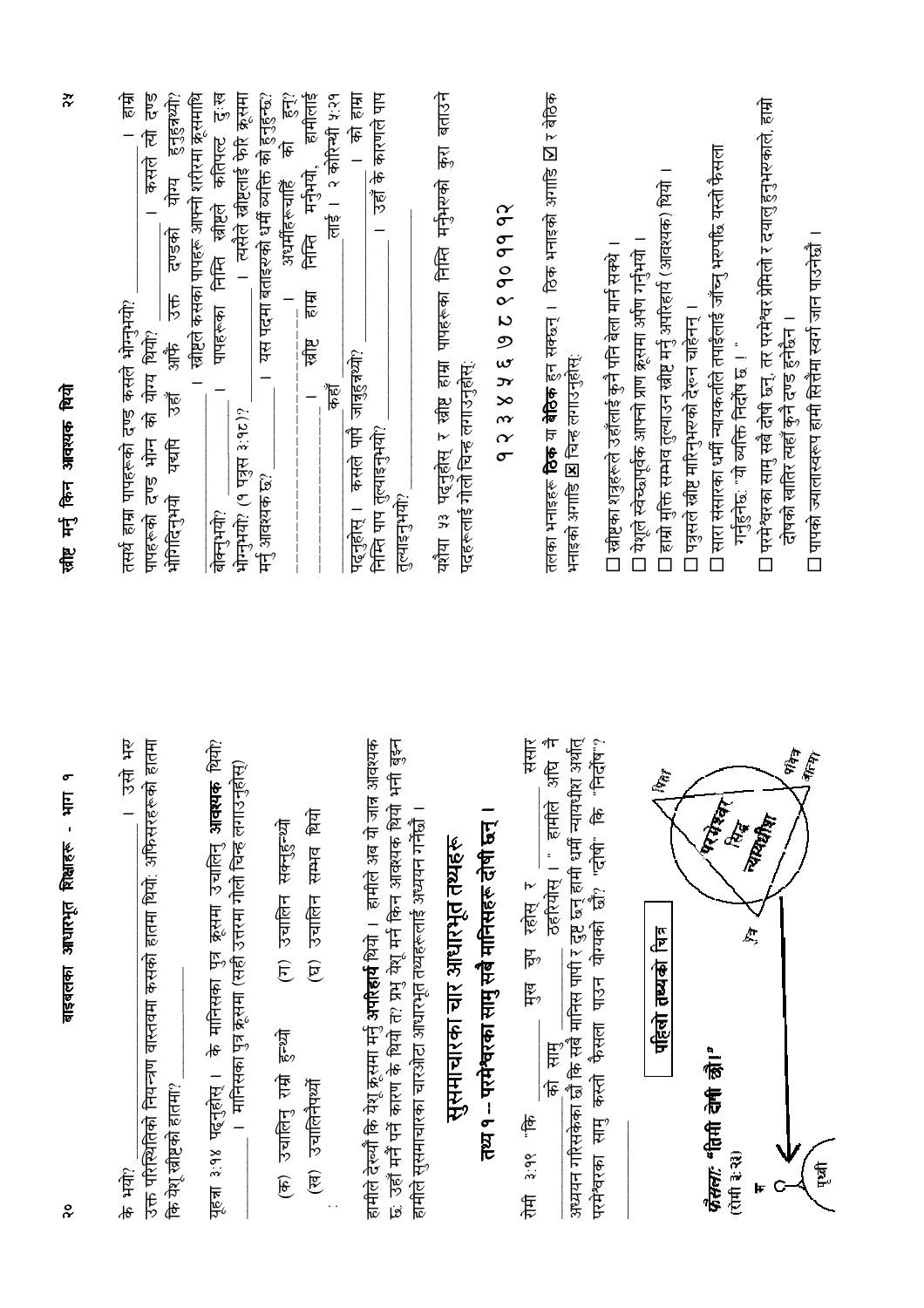| बाइबलका आधारभूत शिक्षाहरू - भाग<br>$\frac{8}{3}$                                                                                                                                                                   | $\tilde{\mathbf{z}}$<br>किन आवश्यक थियी<br>राष्ट मर्नु                                                                                                                                                                                 |
|--------------------------------------------------------------------------------------------------------------------------------------------------------------------------------------------------------------------|----------------------------------------------------------------------------------------------------------------------------------------------------------------------------------------------------------------------------------------|
| । परमेश्वरको फैसला कहिल्यै गलत हुन्छ?                                                                                                                                                                              | तथ्य २ -- हाम्री दोषको कारण त्यहाँ रुउटा दण्ड छ ।                                                                                                                                                                                      |
| $\mathbb{F}$<br>फैसलाको आधारमा तपाईको दण्ड के हुनु पर्ने हो (दोस्रो चित्रमा हेर्नुहोस्)?<br><u>केला</u><br>तसर्थ सिद्ध न्यायकर्ता परमेश्वरले तपाईलाई हेर्दा, कस्तो फैसला गर्नुहुन्छ<br>(पहिलो चित्रमा हेर्नुहोस्)? | <u>देवक्षिकले १८.१ मा</u><br>त्यसैले हाम्री पापकी<br>कारण हामीले पाउनुपर्ने दण्ड के हो? निम्नमध्ये रुउटामा गोलो चिन्ह लगाउनुहोस्<br>हामी दोषी मात्र छैनौ, हाम्रो निम्ति त्यहाँ रुउटा दण्ड पनि छ ।<br>हामी सिक्छौ कि जसले पाप गर्छ त्यो |
| तथ्य ४ -- ख्रीष्टले हाम्रो सहामा दण्ड भोग्नुभयो                                                                                                                                                                    | (ग) कारागारमा १ हप्ता<br>(क) रु १०,००० जरीवाना                                                                                                                                                                                         |
| 君<br>क्सका<br>! हामी सबै<br>ठहरिरुका पापीहरू हौ जसको उचित सजायनाहिँ अनन्त मृत्यु हो<br>दण्डको योग्य छौ र यो दण्ड पूरा<br>信                                                                                         | (घ) मृत्यु दण्ड<br>(ख) कारागारमा १० वर्ष                                                                                                                                                                                               |
| भनिन्छ (प्रकाश<br>(यहचा<br>२०:१४ र २९:८) । तर परमेश्वरले आफ्नो प्रिय पुत्रलाई संसारमा पठाउनुभयो (<br>कार्यान्वयन आगोको दीलमा हुन्छ जसलाई                                                                           | दण्ड नै थियो । पापको ज्याला के<br>दण्ड पाउनु पर्छ ।  उत्पत्ति २:१७ मा हामीले<br>देख्यौँ आदमको पापको दण्ड पनि<br>पैर पान करने मैरी                                                                                                      |
| नेगिर<br>स्मिरले<br>$\frac{1}{\sqrt{2}}$<br>ठहराउनका निर्मित होइन तर स<br>$\mathbb{F}^5$<br>प्रभु येशू मेरी निम्ति<br>पाओस् भनेर।<br>संसारलाई<br>३:१७ पद्नुहोस्),<br>उहाँद्वारा                                    | यदि तपाईले दिनको रु १०० को दरमा रुक<br>हप्तासम्म काम गर्नुभयो भने, रुक हप्तामा तपाईले पाउनु पर्ने रकम कति हो?<br>हो (रोमी ६:२३)?                                                                                                       |
| $\sum_{i=1}^{n}$<br>चौथो तथ्यको चित्र                                                                                                                                                                              | तपाईको मालिक इमानदार छ भने, तपाईको रुक हप्ताको<br>परमेश्वर पूर्ण रूपले निष्पक्ष र न्यायोचित<br>$\overline{a}$<br>ज्याला कति हुनेछ?                                                                                                     |
| ख्रौ" (रोमी ३:१९,२३)।<br>क्तैसलाः "तिमी                                                                                                                                                                            | दण्ड कमारुका छौ ।  हरेक दिन हामी पापमा हिँड्रुल<br>ले गर्दा हामी मृत्यु दण्डको योग्य छौ ।  हामीले<br>可应<br>不可作用<br> <br>हन्द्र<br>                                                                                                     |
| Turkiya<br>K<br>MARINA<br>$\mathbf{r}_i$<br>$\mathcal{L}_i$<br>rbridge "Gde" issue<br>눊<br>Ę                                                                                                                       | कामहरू गरेका छौ स्रो कुरा धर्मी न्यायकर्ता<br>₫<br>परमेश्वरको वचनले हामीलाई बताउँछ<br>俣<br>गर्ने क्रममा हामीले कस्ता-कस्ता<br>$\overline{\mathcal{B}}$<br>जानुभरुको<br>परमेश्वरले                                                      |
| $\psi$<br>The Mallach of<br>्तिमी ६:खे।                                                                                                                                                                            | 一位<br>को ज्याला                                                                                                                                                                                                                        |
| <b>AFRE</b><br>ę<br>म गोपिदिन्छु। तिमीलाई बचाउन म<br>येशू मन्नुहुन्छ, "तिम्रो                                                                                                                                      | चित्र<br>दोसो तथ्यको                                                                                                                                                                                                                   |
| (१ कोरिसी १४:३)<br>गरित्या"<br>ţ                                                                                                                                                                                   | È<br>扃<br>क्रैसलाः "तिमी                                                                                                                                                                                                               |
| <u>9 कोरिन्थी १५:३ अनुसार प्रभु के हले निम्ति के गरिदिनुभयो?</u><br>$\overline{\phantom{0}}$                                                                                                                       | <b>REFERENCE</b><br>$\mathbf{r}$<br>È,<br>忘<br><i>दण्डः "</i> तिमीले भोग्नुपर्ने दण्ड मृत्यु दण्ड<br>(रोमी ३:१९,२३)                                                                                                                    |
| चेश्ट्रे<br>信<br>५.६ अनुसार खीष्ट कस्तो खालका मानिसहरूका<br>मैले पाउनु पर्ने मृत्यु दण्ड<br>म<br>स्र<br>मेंगिदिनुभयो ।                                                                                             | Mariba<br>(रोमी ६:२३)                                                                                                                                                                                                                  |
| गलाती १:४ अनुसार<br>रोमी ५:ट बाट हामी सिक्ख्रै कि हामी<br>作<br>हुँदा-हुँदै स्त्रीष्ट<br>मन्भयो?                                                                                                                    | $\hat{\mathcal{E}}$<br><b>REAL</b><br>हू                                                                                                                                                                                               |
| स्रीष्टले कसका पापहरूका निम्ति आफैलाई दिइहाल्नुभयो?                                                                                                                                                                |                                                                                                                                                                                                                                        |

स्रीष्ट मर्नु किन आवश्यक थियो

बाइबलका आधारभूत शिक्षाहरू - भाग १